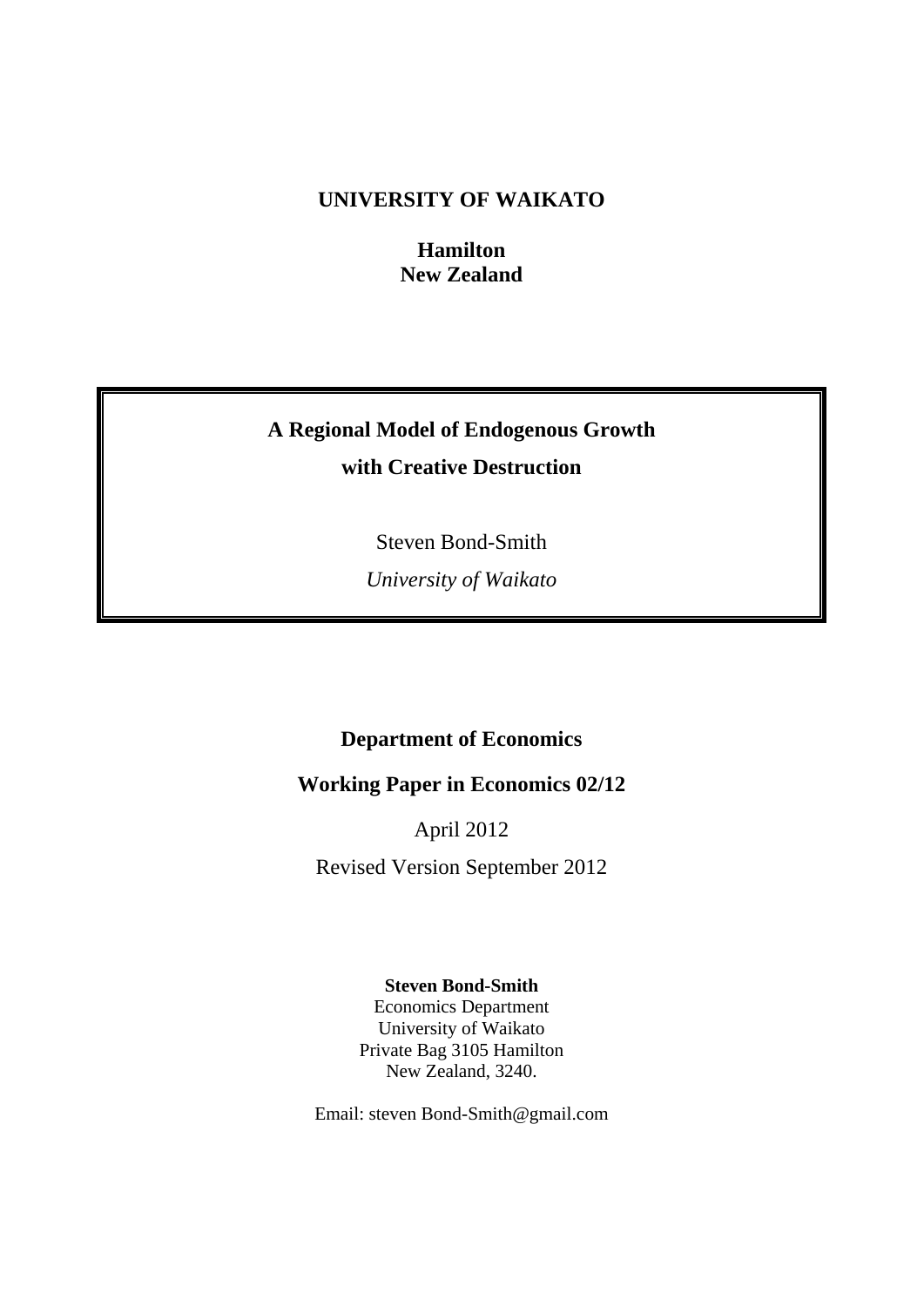## **Abstract**

We consider a two region growth model with vertical innovations where technical externalities in R&D lead to a technology leading region being the most attractive location for innovative firms. Innovations are produced in the form of quality improvements building on available knowledge and firms choose a technologically advanced location to maximise the productivity of R&D and maintain their niche monopoly. The partial nature of spillovers causes an additional force for agglomeration: the clustering effect. Agglomerated locations have the benefit of local inter-varietal knowledge spillovers for growth while peripheral locations depend on trade and regional knowledge spillovers.

> **Key Words**  endogenous growth innovation knowledge spillovers agglomeration economic geography quality ladders creative destruction

> **JEL Classification**

F12; O41; R10

## **Acknowledgments**

The author would like to thank the Royal Society of New Zealand Marsden Fund and the University of Waikato for financial support. Thank you to Prof Jacques Poot and Prof Les Oxley of the University of Waikato, Prof Philip McCann of the University of Groningen, Dr Tim Denne and Dr John Small of Covec, Prof Henri de Groot of VU University Amsterdam and an anonymous referee for comments on earlier drafts of this paper. Also thank you to comments from participants at the 3rd Global Economic Geography Conference in Seoul Korea, the Pacific Regional Science Conference (PRSCO) in Seoul Korea and the North American Regional Science Conference (NARSC) in Miami Florida. All remaining errors are my own. The views expressed in this paper are those of the author and do not necessarily represent those of the Waikato Management School, The University of Waikato or Covec Ltd.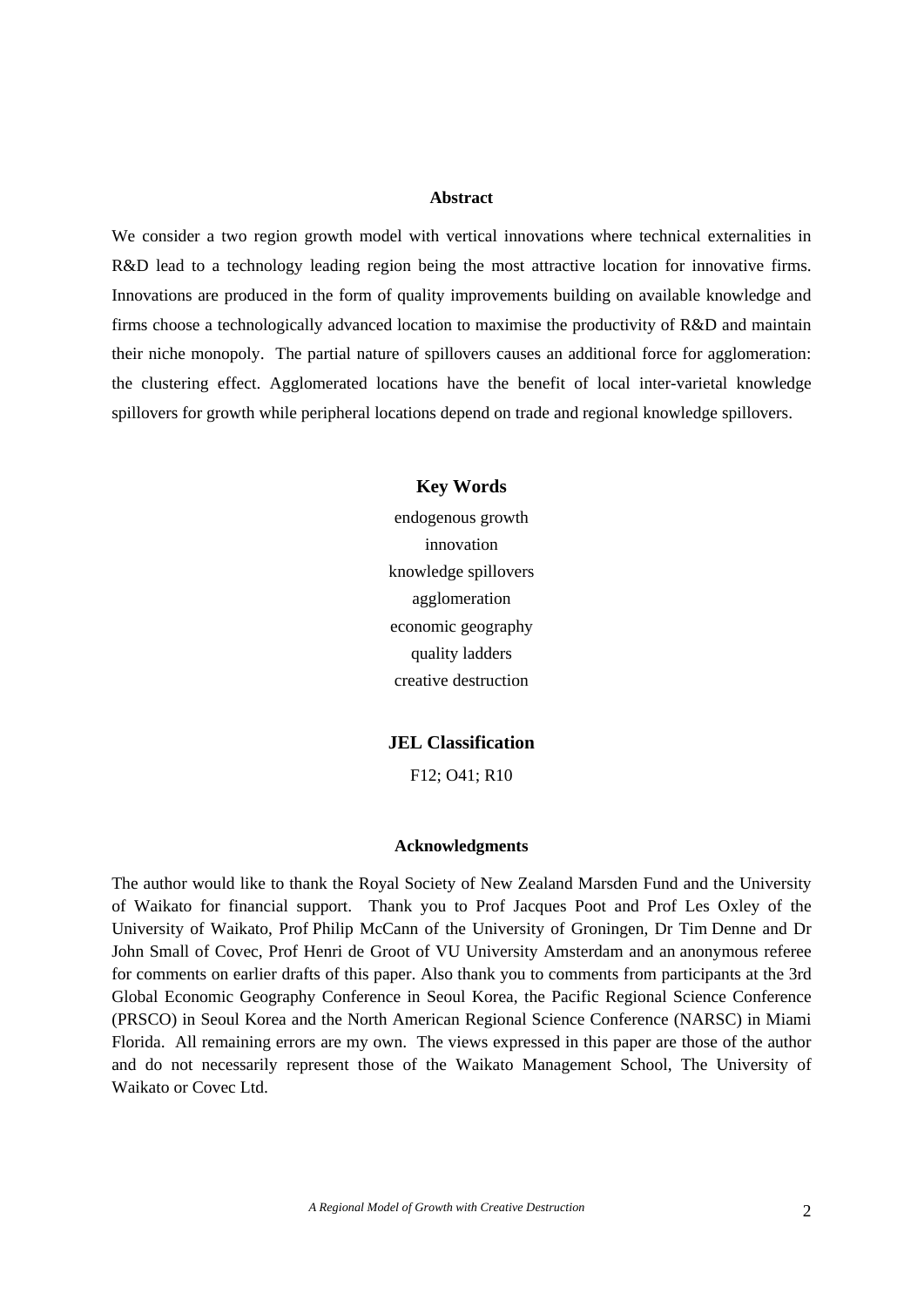## **1. Introduction**

Endogenous growth models rely on technical externalities such as knowledge spillovers. These theoretical models have been extended by applying spatial factors to knowledge spillovers, resulting in models where growth affects location and location affects growth (Baldwin *et al.*, 2003). Technical and pecuniary externalities influence firm location decisions, resulting in forces for agglomeration and spatial effects on growth. Existing models conclude that growth in new products is greater in agglomerated locations with more intensive manufacturing and research and development (R&D). Given the evidence that technical externalities such as knowledge spillovers are related to the spatial distribution of economic activity, and following the same Marshallian logic, it is also reasonable to assume that firm location is similarly influenced by the technology or quality levels of nearby manufacturers, not just agglomeration. Empirical evidence also shows that productivity growth is related to the spatial distribution of productivity levels (Coe and Helpman, 1995) and R&D (Keller, 2002). Yet existing spatial models of growth rely on increasing product variety and offer no avenue to consider technology or quality levels in nearby locations as a factor in firm decisions.

We introduce technological knowledge to the spatial growth model by using a quality ladders or creative destruction approach to innovation and growth. We take account of spatial externalities in knowledge spillovers such that there is greater knowledge avaliable to R&D for innovative firms who are located in regions that are more technologically advanced. As a result there is a new force for agglomeration we term the clustering effect; firms prefer to colocate in a region where other firms are technologically advanced. Firms in these locations are more innovative than firms in less advanced locations further encouraging firms to locate in the technologically advanced location. As such, a location can emerge as technologically advanced and all firms' favored location for R&D. The model leads to new impacts on the steady state that depend upon the level of knowledge spillovers and the relative technology levels between locations.

The model proposed here adds to the literature by using vertical innovation and creative destruction (Grossman and Helpman, 1991; Aghion and Howitt, 1992; Young, 1998) instead of loveof-variety, within a two region growth model so that firms also make decisions based on the technology level. The model recognises the spatial characteristics of knowledge spillovers and innovation.

This type of model can help explain spatial variation in economic growth outcomes and technology levels in highly developed, integrated markets with similar institutions. These markets typically share institutions and economic policy, labour is mobile between regions, there is significant inter-regional trade, yet different regions have widely varying economic growth outcomes and production technologies. Existing models don't describe the effects of integration on technology levels or the emergence of technologically advanced firms and locations. The model here rectifies this by including spatial technical externalities in the quality ladders model of growth.

## *Background*

New growth theory does not provide an adequate explanation for differences in growth and technology when regions are so similar. New growth theory examines growth by making innovation endogenous in the growth process and using increasing returns as an incentive for innovation. Romer (1990), Lucas (1988), Aghion and Howitt (1992) and Barro (1990) treat investment in innovation as an additional type of capital. These investments may be in R&D, human capital, or other initiatives that assist with innovation. While Grossman/ Helpman/ Romer models (Romer, 1990; Grossman and Helpman, 1990) use a love of variety and Dixit-Stiglitz (1977) competition as the source of growth, Schumpeterian growth models (Aghion and Howitt, 1992) suggest creative destruction as the "norm of capitalism" (McCraw, 2007) where new versions replace old varieties. These quality ladders/ creative destruction approaches might help explain the emergence and growth of technologically advanced agglomerations. But the existing literature does not adequately take account of how technology and spatial knowledge spillovers influence innovation and growth, leading to technologically advanced firms and locations.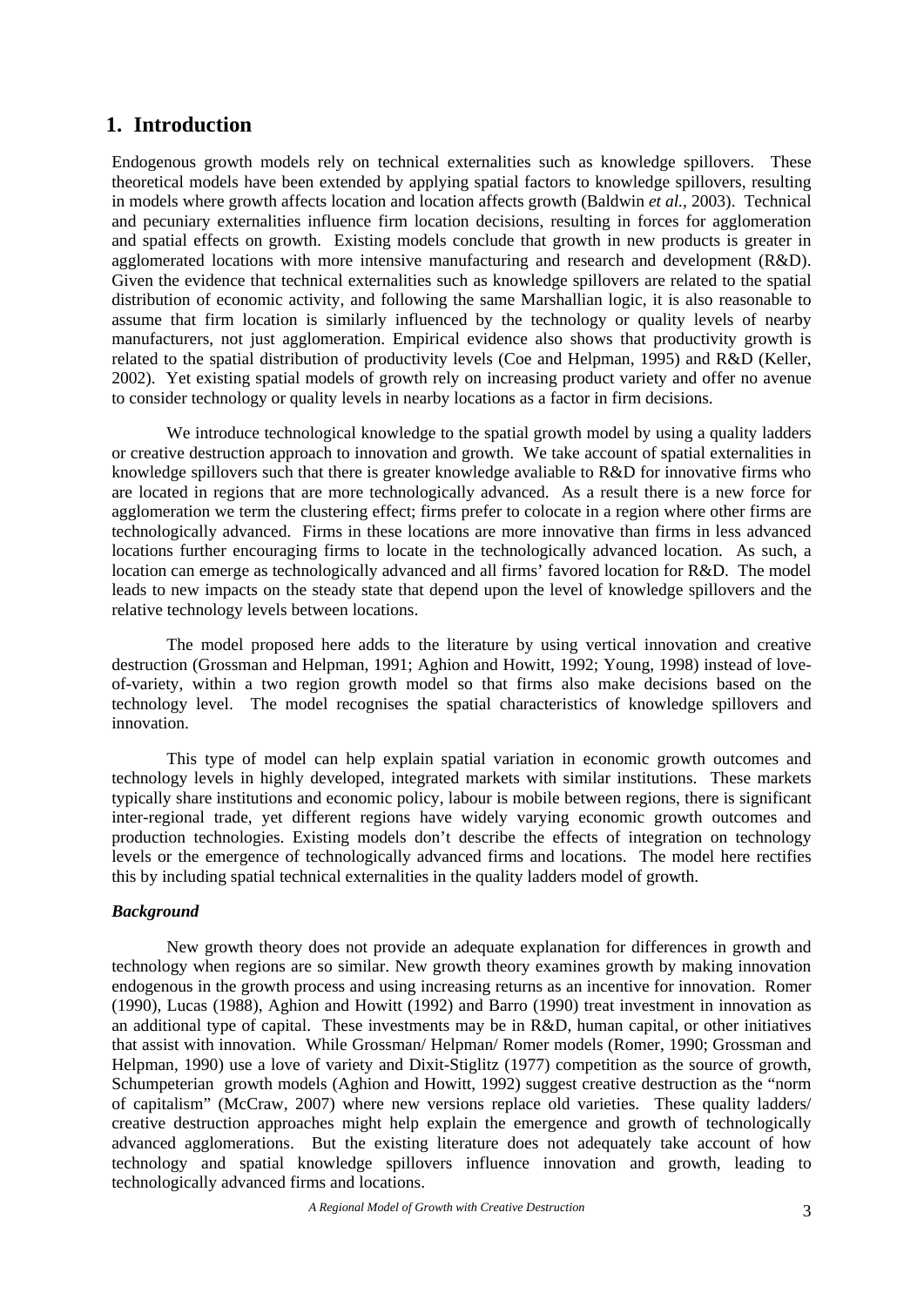With a product variety approach, the existing regional growth models are inadequate for describing the emergence and growth of innovative and technologically advanced locations. Both static and dynamic models of trade and economic geography have advanced our understanding of the impact of integration on firm location. Regional models of growth attempt to explain variations in economic growth between regions and nations through both pecuniary and knowledge spillover externalities due to geographic space. Several models combine horizontal innovations *à la* Grossman/ Helpman/ Romer with technical and pecuniary externalities over space (Martin and Ottaviano, 1999; Martin, 1999; Baldwin and Forslid, 2000; Baldwin *et al.*, 2001; Fujita and Thisse, 2003; Hirose and Yamoto,  $2007$ <sup>1</sup> predominantly due to the similarities in modelling techniques with the New Economic Geography and the fundamental use of Dixit-Stiglitz competition. The different models vary assumptions on the mobility of capital, labour and intermediate vs consumer demand to influence the forward and backward linkages. While the literature has successfully developed spatial models of growth, these models all represent growth through increasing product variety, relying heavily on Dixit-Stiglitz (1977) competition.

Knowledge spillovers are the transfer of knowledge between industries or locations where the knowledge is used as an input to new innovations. Endogenous growth models assume these occur easily and empirical studies suggest that technological spillovers between locations or industries are an important component of the growth process (Coe and Helpman, 1995). Virtually all models in new growth theory rely on technical externalities such as knowledge spillovers and production externalities. Eaton and Kortum (1999) show these externalities are related to the distribution and location of manufacturing and R&D activities. A better understanding of the economics of innovation (Nelson, 1993) and the distance characteristics of knowledge spillovers will significantly improve our understanding of economic growth.

Innovation is a predominantly local event. McCann (2007) describes the importance of faceto-face interaction to innovation and knowledge spillovers. Acs and Varga (2002) and others note the similarities between modelling techniques of new growth theory and the core-periphery model. They also recognise the economics of innovation could be incorporated into regional growth models suggesting a new model of technology-led regional economic development which combines the two fields with insights from the economics of innovation. A regional quality ladders model of endogenous growth offers significant insight into the emergence and growth of technology leading firms and locations.

Endogenous growth models usually assume a frictionless spillover of knowledge to all firms and agents. The economics of innovation shows us that knowledge is not transferred so effortlessly and innovations are spatially concentrated. While some knowledge can be codified and transferred easily, much knowledge is at least partially tacit and spillovers of tacit knowledge occur over space and time through face-to-face contact (McCann, 2007), interaction and migration (Faggian and McCann, 2009). This restriction for knowledge to be only partially codified means knowledge and innovation has space, time and cost characteristics in its spillover between agents, firms and in particular, between locations. This role of space and time in knowledge spillovers means that economic growth also has space and time characteristics, contributing to a wide variance in innovation activity between different cities, regions and nations.

Given this understanding of innovation, the concentration of economic activity also results in greater knowledge spillovers between spatially concentrated firms. There is greater interaction between agents of these firms and a greater number of transfers of employees between firms resulting in higher spillovers. Agglomeration economies in innovation are an example of the geographic nature of knowledge spillovers (Audretsch and Feldman, 1996).

The integration of economies can affect the international or regional location of industry. The new economic geography suggests that imperfect integration may create regional winners and losers (Krugman, 1991; Krugman and Venables, 1995). A particularly interesting characteristic of the new economic geography models is that the economic conditions of two regions can be exactly the same, yet yield dramatically different economic outcomes.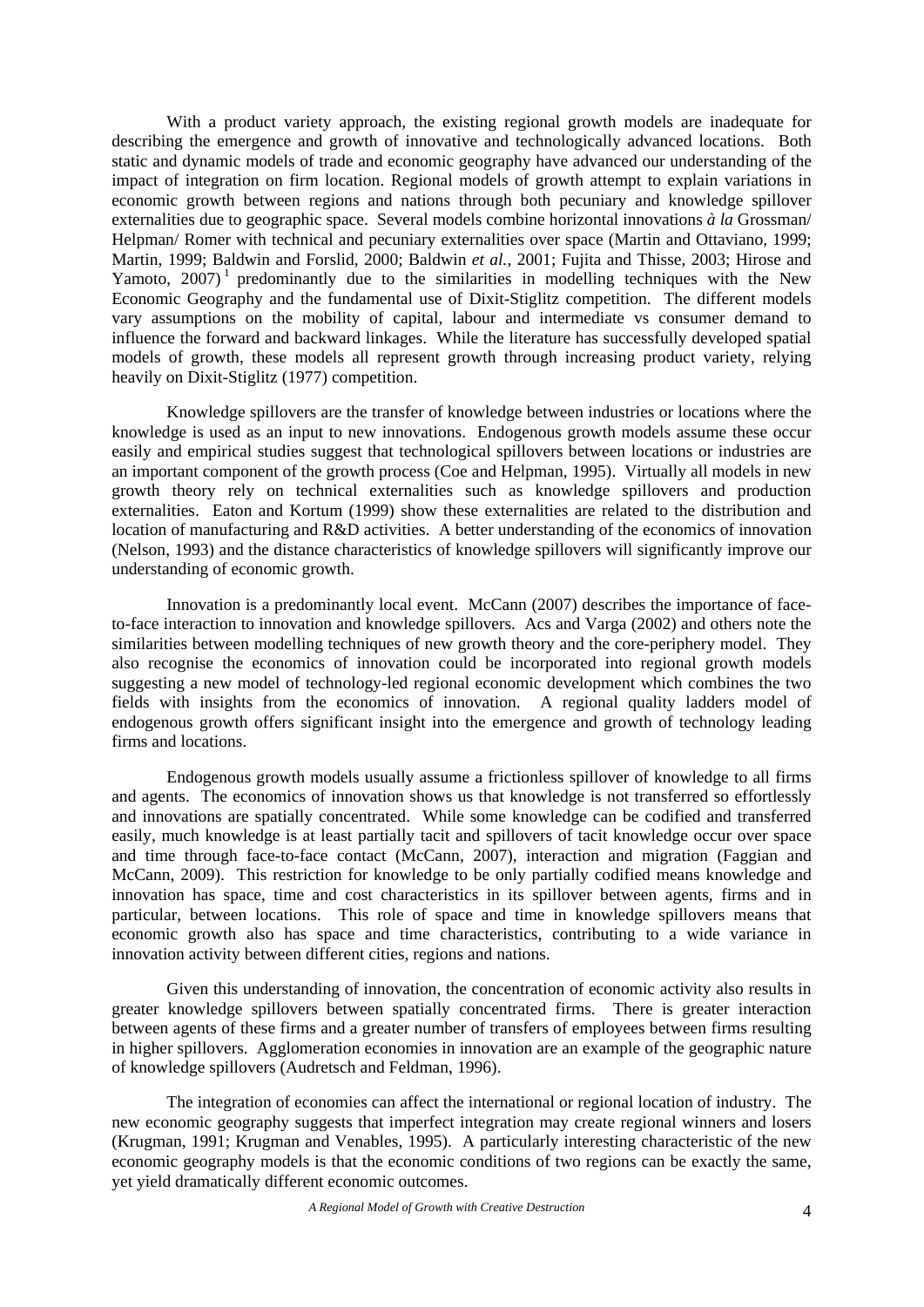The model here includes migration of knowledge workers because we are interested in understanding innovation and knowledge spillovers, where migration is also a key mechanism for knowledge transfer (Faggian and McCann, 2009). Including worker migration gives a better insight into the impact on growth of closer economic integration (beyond trade) between countries and regions. Migration of knowledge workers between locations, in response to differences in real wages, equalises wages in the long run and trade allows consumers in all locations to benefit from innovative, increasingly higher quality products. As such we can gain a better understanding of the influence on economic growth from integration in terms of competition, location, migration, trade, technology and innovation.

Existing knowledge is an input to innovation. Greater knowledge inputs reduce the cost of developing a quality improvement. In this model we assume that knowledge from the same variety is directly transferable to developing quality improvements in the following period. In addition, knowledge associated with the level of quality for other varieties is partially additive to the knowledge inputs that determine the cost of quality improvements for a manufacturer's own variety. That is, if there is a quality improvement in one variety, it provides some knowledge input to firms producing other varieties when they develop quality improvements in future periods. Lastly, knowledge is partially transferable between locations; if a variety is produced in one location, the knowledge associated with its quality level does not fully transfer to the other location as an input to developing quality improvements. The result is a core-periphery pattern similar to Krugman (1991) with the overlap between the stable equilibria of symmetric distribution (break point) and coreperiphery (sustain point) depending upon the ability for knowledge to transfer between locations. Agglomeration economies in manufacturing are strengthened due to knowledge externalities in research as in Baldwin and Forslid (2000). Knowledge spillovers provide additional growth. As in the other two region growth models, we find growth is highest when there is full agglomeration in one location, as knowledge spillovers are greater with manufacturing concentration. Agglomerated locations are more reliant on local inter-varietal knowledge spillovers for growth while less agglomerated locations rely on trade and regional knowledge spillovers.

We present an economy where firms choose their location by considering the freeness of trade and knowledge spillovers. Consider an economy with two production sectors that each has its own factor of production; unskilled and knowledge labour. In the manufacturing sector each firm produces a variety where the market is contestable through quality improvement in the R&D sector. If a firm is able to have the greatest quality improvement for variety  $i$ , they are able to "take the market", producing that variety for the following period. "Taking the market" is where a firm develops the best quality improvement of a variety and supplies the entire niche market. Niche refers to their monopolistic share of global expenditure. If they invest too little in R&D, there is an opportunity for an alternative producer to research the quality improvement for that variety and take the market from the incumbent manufacturer. Each period a quality improvement destroys the value of the existing quality level because a firm cannot maintain its niche market without R&D. This is the process of "creative destruction" as described by Aghion and Howitt's (1992) endogenous growth model. Aghion and Howitt (1992) use a contestable monopoly market for an intermediate product. We also use the contestable market idea but with monopolistic competition and multiple manufactured varieties where each competes with other varieties through Dixit-Stiglitz preferences following the quality ladders approach of Grossman and Helpman (1991) and Young (1998). However in the quality ladders model, Dixit-Stiglitz competition is not fundamental to the mechanism of economic growth. Economic growth in this model comes from the change in the quality of manufactured varieties.

The paper is organised as follows. Sections 2 and 3 describe the mechanics of the model, equilibria and forces for firm location decisions. In Section 4 we explore the influence of knowledge spillovers and agglomeration upon economic growth and draw the growth policy implications for different regions. Section 5 provides a brief summary of the conclusions drawn from earlier sections.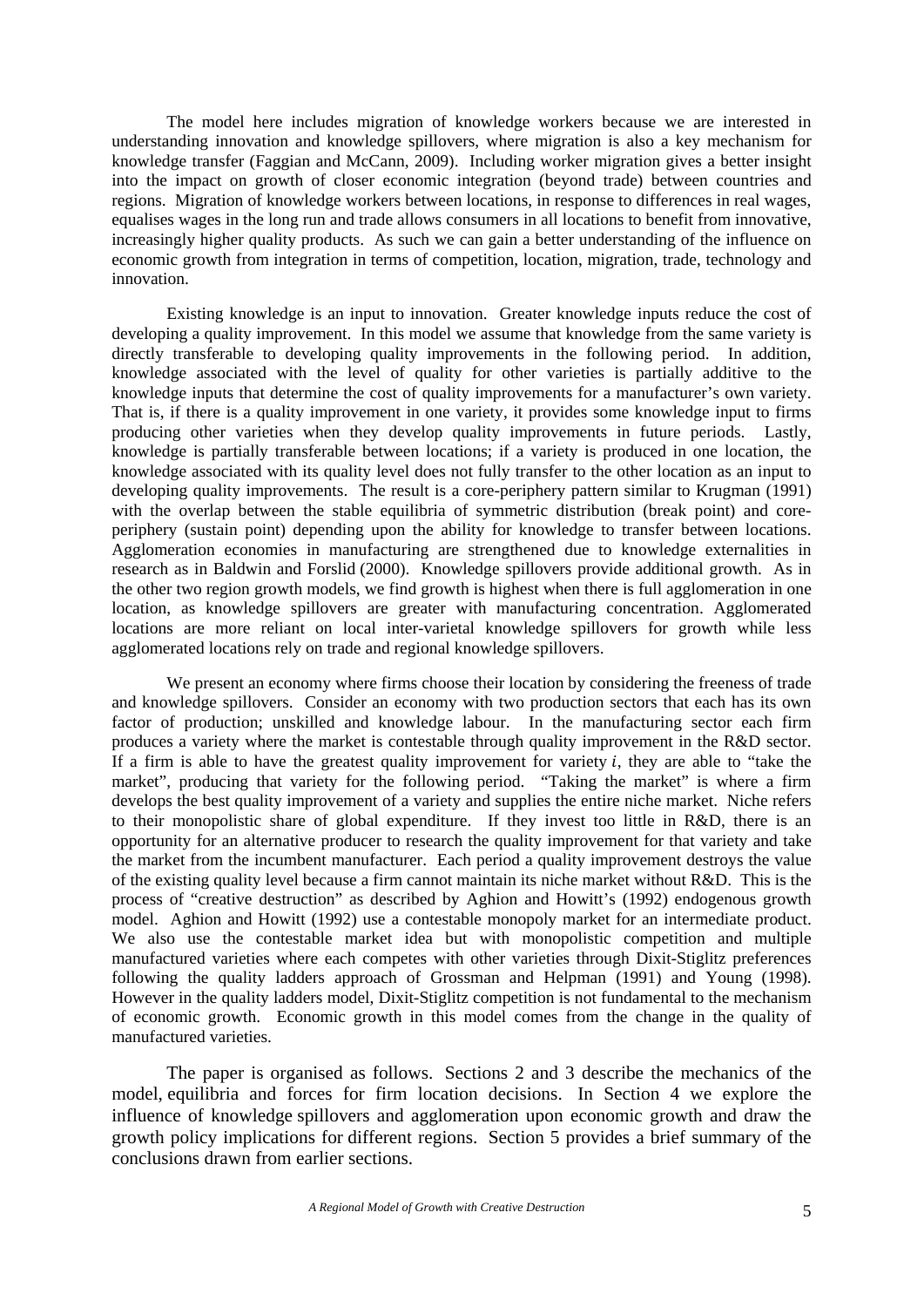## **2. A Model of Growth with Partial Knowledge Spillovers**

We consider a model with discrete time periods. The economy has two production sectors, one for differentiated manufactured varieties and the other for traditional goods. There exists an R&D sector which produces quality improvements in manufactured varieties. A firm must obtain an innovation, with its associated quality level, produced by the R&D sector in every period, prior to the period of production at that quality level.

## *Model Structure*

There are two types of labour: unskilled<sup>2</sup> and knowledge labour. As in Young (1998) and Grossman and Helpman (1991) we have a manufacturing sector and a competitive R&D sector that employs knowledge labour. To allow for trade, migration and regional knowledge spillovers we follow Krugman (1991) by including two regions and adding a traditional goods sector employing unskilled labour. Unskilled labour is immobile between regions while knowledge labour migrates in response to differences in real wages. The two regions are referenced by home and foreign where foreign variables are noted by a  $*$ .

In each period manufacturing firms employ knowledge workers to produce each firms' variety with a given highest quality level for which each firm has a patent. Firms also employ knowledge workers in the R&D sector to use existing knowledge of quality levels for all varieties and develop a quality improvement for a variety that the firm will produce in the following period. Existing technological knowledge of quality levels does not transfer perfectly between varieties or locations. Therefore firms are attracted to locate in the same location as other firms in order to have greater access to local technological knowledge. For a significant quality improvement the firm is granted a new patent to produce that variety. We assume the quality improvements are significant such that only the highest quality version of each variety is produced in any period and any former lower quality versions are no longer produced.

Firms compete for market share where consumers have Dixit-Stiglitz preferences and a preference for higher quality products. Consumers also have inter-temporal preferences. With  $\rho > 0$ as the discount rate, the representative consumer has the utility function given by:

(1)  

$$
U = \sum_{t=0}^{\infty} \alpha^t \ln Q_t, \qquad \alpha = \frac{1}{1+\rho}
$$

$$
Q_t = C_{M,t}{}^{\mu} C_{0,t}{}^{1-\mu} \quad 0 < \mu < 1
$$

Where  $C_{0,t}$  is consumption in period t of the traditional good (or other goods),  $C_{M,t}$  is the consumption of *n* differentiated varieties of manufactured goods from the home region and  $n^*$ differentiated varieties manufactured in the foreign region:

(2) 
$$
C_M = \left[\sum_{i=1}^n (A_i c_i)^{\frac{(\sigma-1)}{\sigma}} + \sum_{j=1}^{n^*} (A_j^* c_j^*)^{\frac{(\sigma-1)}{\sigma}}\right]^{\frac{\sigma}{(\sigma-1)}}, \quad \sigma > 1
$$

In equation 2,  $c_i$  is the quantity consumed of variety i, manufactured in the home region,  $A_i$  is the quality of variety  $i$ ,  $\sigma$  represents the elasticity of substitution between any two varieties of equal quality and the \* describes the attributes of varieties manufactured in the foreign region. This is the standard CES function with the additional factor  $A_i$ , which represents a further factor of differentiation where consumers have a taste for the quality level of variety  $i$ .

Intertemporal utility optimisation implies the transversality condition and the Euler equation: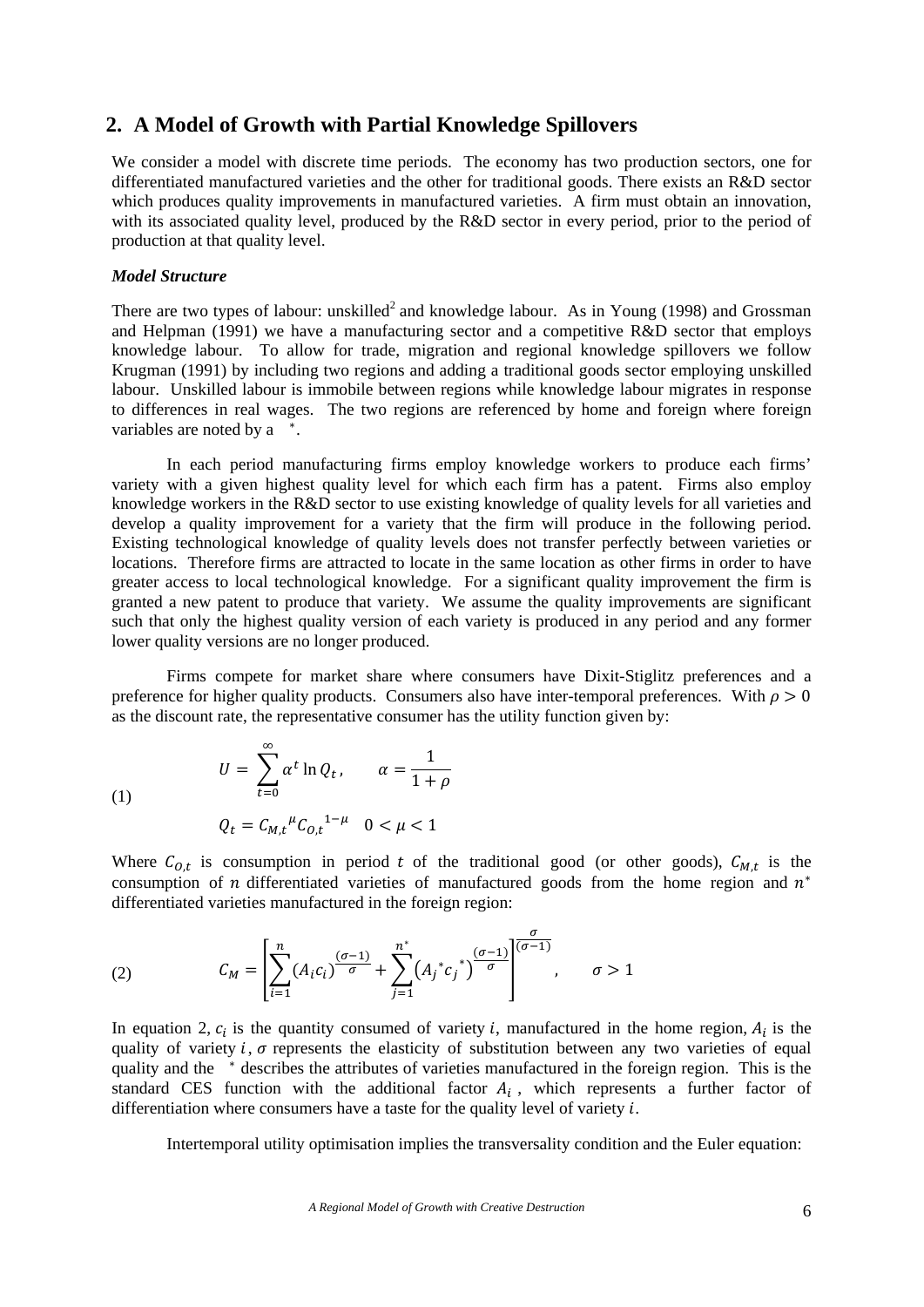(3) 
$$
\frac{E_t}{E_{t-1}} = \frac{1 + r_t}{1 + \rho}
$$

where  $E_t$  is consumer expenditure in period t,  $\rho$  is the rate of time preference and r is the rate of return on savings between periods  $t-1$  and t. We normalise total expenditure:  $E + E^* = 1$ ,  $\forall t$ 

Manufactured varieties transported between locations incur transport costs that take Samuelson's "iceberg" form where transport costs are incurred in the good itself. That is, the manufacturer sells more of the good than actually arrives because some portion "melts" in transit. If  $\tau$ represents the proportion of the variety that arrives at the destination, the remaining portion is used up during transportation.  $\tau < 1$  is a measure of the freeness of trade or an inverse index of transport costs. Transport costs for the traditional goods sector are assumed zero, ( $\tau = 1$ ).

By optimisation and the nature of Cobb-Douglas preferences,  $\mu$  is the share of expenditure spent on manufactured varieties and  $1 - \mu$  is the share spent on traditional goods. The value of total expenditure on traditional goods in the home region is  $P_0 C_0 = (1 - \mu)E$  and on manufactured varieties is:

(4) 
$$
P_M C_M = \sum_{i=1}^n P_i c_i + \sum_{j=1}^{n^*} \frac{P_j^*}{\tau} c_j^* = \mu E
$$

Similar equations exist for consumers in the foreign region with transport costs applied to imported manufactured varieties.

Endogenous growth is of the form in Young (1998). The model allows for multiple products and endogenous growth through creative destruction without scale effects. We choose a model without scale effects because scale would naturally encourage agglomeration. Here we demonstrate location choices and agglomeration explicitly due to the technical and pecuniary externalities of knowledge spillovers and transport costs. In each period a manufacturing firm produces for its niche monopoly and conducts R&D to ensure a quality improvement large enough to maintain its niche monopoly position for the following period. A firm must conduct R&D to ensure a quality improvement great enough to remain the producer of variety  $i$ . Production of an individual variety involves a fixed cost of innovation and a constant marginal cost. Mobility of knowledge labour between locations and sectors equalises wages for knowledge workers between regions and between manufacturing and R&D sectors. The knowledge labour requirement in the previous period,  $t - 1$ , and the fixed cost of achieving the targeted quality level  $A_{i,t}$  in period t is:

(5) 
$$
F_i(A_{i,t}, \overline{A_{i,t-1}}) = \begin{cases} \gamma e^{\eta A_{i,t} / \overline{A_{i,t-1}}} & \text{if } A_{i,t} \geq \overline{A_{i,t-1}} \\ \gamma e^{\eta} & \text{otherwise,} \end{cases}
$$

where  $\gamma$  and  $\eta$  are fixed parameters and  $\overline{A_{i,t-1}}$  is an index of technological opportunity representing the knowledge spillover that is an input to innovation production. The innovation cost can be thought of as two components: a fixed cost of  $\gamma e^{\eta}$  and a research cost of  $\gamma e^{\eta A_{i,t}/A_{i,t-1}} - \gamma e^{\eta}$  which determines the size of the firm's quality improvement.

In a product variety model a firm produces the same variety forever so the source of knowledge spillovers is always all other manufactured varieties. In the creative destruction approach the firm innovates by improving an existing variety. While in Young (1998) and Grossman and Helpman (1991) firms only use their own variety's technological knowledge to develop the next quality improvement, this index can easily be modified so firms can also use knowledge from other varieties. There is also an opportunity to differentiate between the externalities present in different sources of knowledge spillovers. The knowledge spillover input to innovation is therefore made up of two components: the knowledge associated with the quality level of the firm's own variety and secondly, a portion of the knowledge associated with the quality level of all other varieties. We weight the knowledge input from all manufactured varieties according to a related variety approach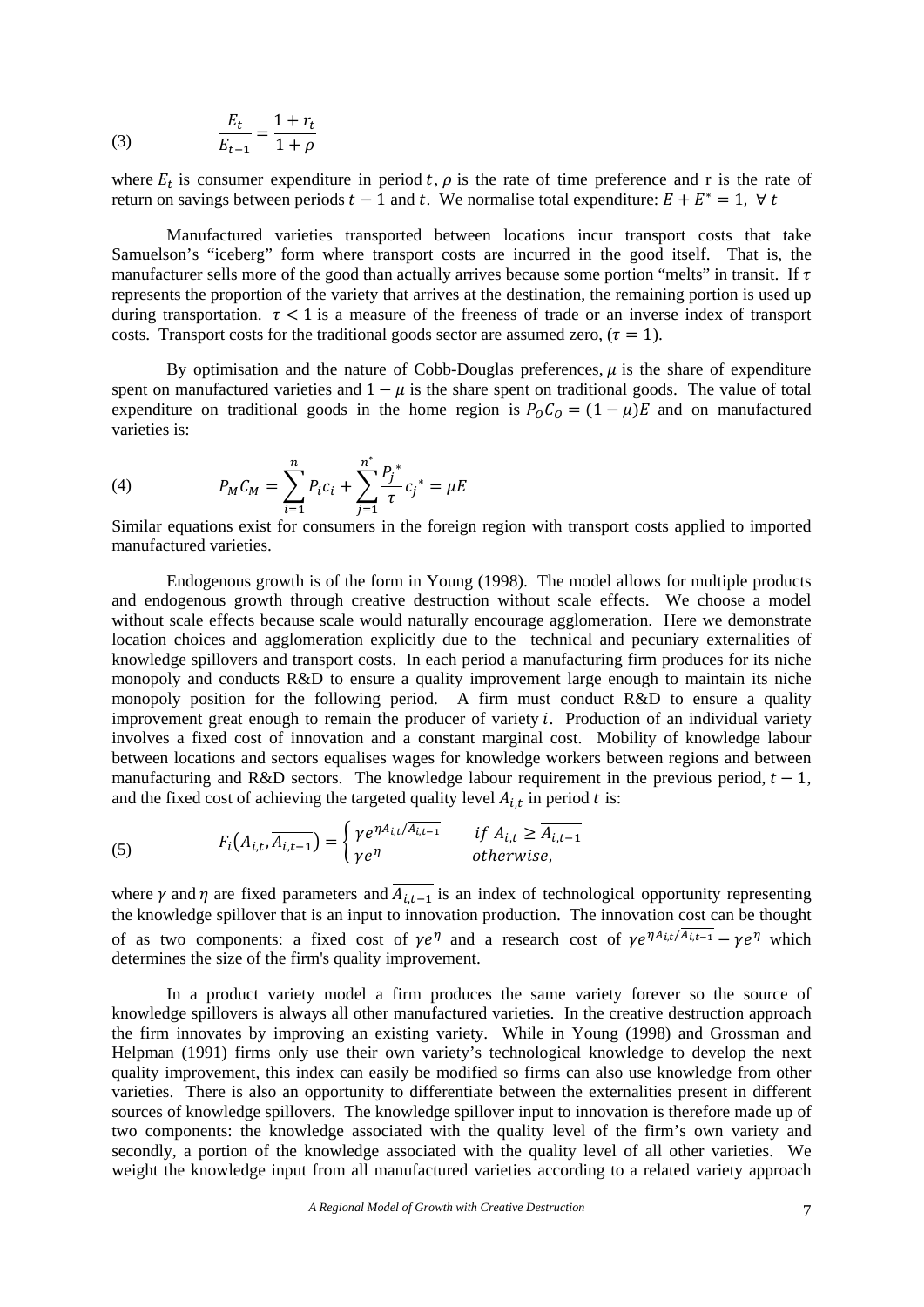(Boschma, 2005; Frenken and Boschma, 2007) where the relatedness of products describes how useful knowledge is to innovation in the firm's own variety. As such the knowledge of a firm's own variety is fully understood and carries a weighting of one while knowledge from other varieties is weighted by its relatedness  $\lambda_V$ . In this model we assume the relatedness of knowledge is constant for all pairs of varieties  $\frac{\lambda v}{n}$ . We also use the approach of Baldwin and Forslid (2000) where knowledge transfers imperfectly between firms that are geographically separated, so the location of all manufacturers becomes an important factor in a firm choosing its own location.

We define  $\overline{A_{w,t-1}}$  as the observed worldwide weighted average of the technological knowledge of all manufactured varieties in the period prior to period  $t$ , where the weight of quality in the foreign region is the level of the inter-regional knowledge spillover,  $\lambda_R$ :

(6) 
$$
\overline{A_{w,t-1}} = \frac{1}{n+n^*} \left[ \sum_{j=1}^n A_{j,t-1} + \lambda_R \sum_{k=1}^{n^*} A_{k,t-1}^* \right]
$$

If the variety has been produced before, then index of technological opportunity is the firm's own quality level plus an imperfect portion of knowledge from other varieties:

(7) 
$$
\overline{A_{i,t-1}} = \max(A_{i,t-1}, \lambda_R A_{i,t-1}^*) + \lambda_V \overline{A_{w,t-1}}
$$

 $A_{i,t-1}$  represents the period  $t-1$  quality level of the firm's manufacturing sector and  $\lambda_V$  represents the relative weight of the inter-varietal knowledge spillover from all varieties. If the variety has never been produced the index of technological opportunities is:

(8) 
$$
\overline{A_{i,t-1}} = \overline{A_{w,t-1}} + \lambda_V \overline{A_{w,t-1}} = (1 + \lambda_V) \overline{A_{w,t-1}}
$$

It is a weighted average of existing quality levels plus the inter-varietal spillover. The function is such that symmetry is maintained even when a new variety is invented (and another variety disappears due to the endogenous constant number of varieties).

After the investment in R&D during period  $t-1$  firms may produce any quantity at a constant marginal cost;  $w\beta$  (labour) in period t.

The innovation production function used in the model here distinguishes between the externality effects on knowledge spillovers depending on their source and separates the technical externalitiy in the product space from the geographic space. The related variety weighting  $\lambda_V$ describes the ability to use knowledge from other varieties when a firm conducts R&D to improve the quality level of their own variety.  $\lambda_R$  describes the ability of knowledge to transfer between manufacturing firms that are geographically separated.

#### *Short Run Equilibrium*

Unskilled and knowledge workers provide one unit of labour per period. Let  $L_0$  and  $L_0^*$  be the supply of unskilled workers in both the home and foreign regions respectively. We set the worldwide stock of unskilled workers at  $(1 - \mu)$  shared equally between regions.<sup>3</sup>

(9) 
$$
L_0 = \frac{1 - \mu}{2}, \qquad L_0^* = \frac{1 - \mu}{2}
$$

The traditional goods sector is perfectly competitive, with 1:1 technology and constant returns to scale. Unskilled workers provide one unit of production per period, i.e.  $C_0 + C_0^* = (1 - \mu)$ . Total production of traditional goods is shared equally across both regions. Free trade ensures the same nominal price of traditional goods in both locations and equal nominal wages for unskilled workers. With full employment total wages equals total revenue which we set as the numéraire.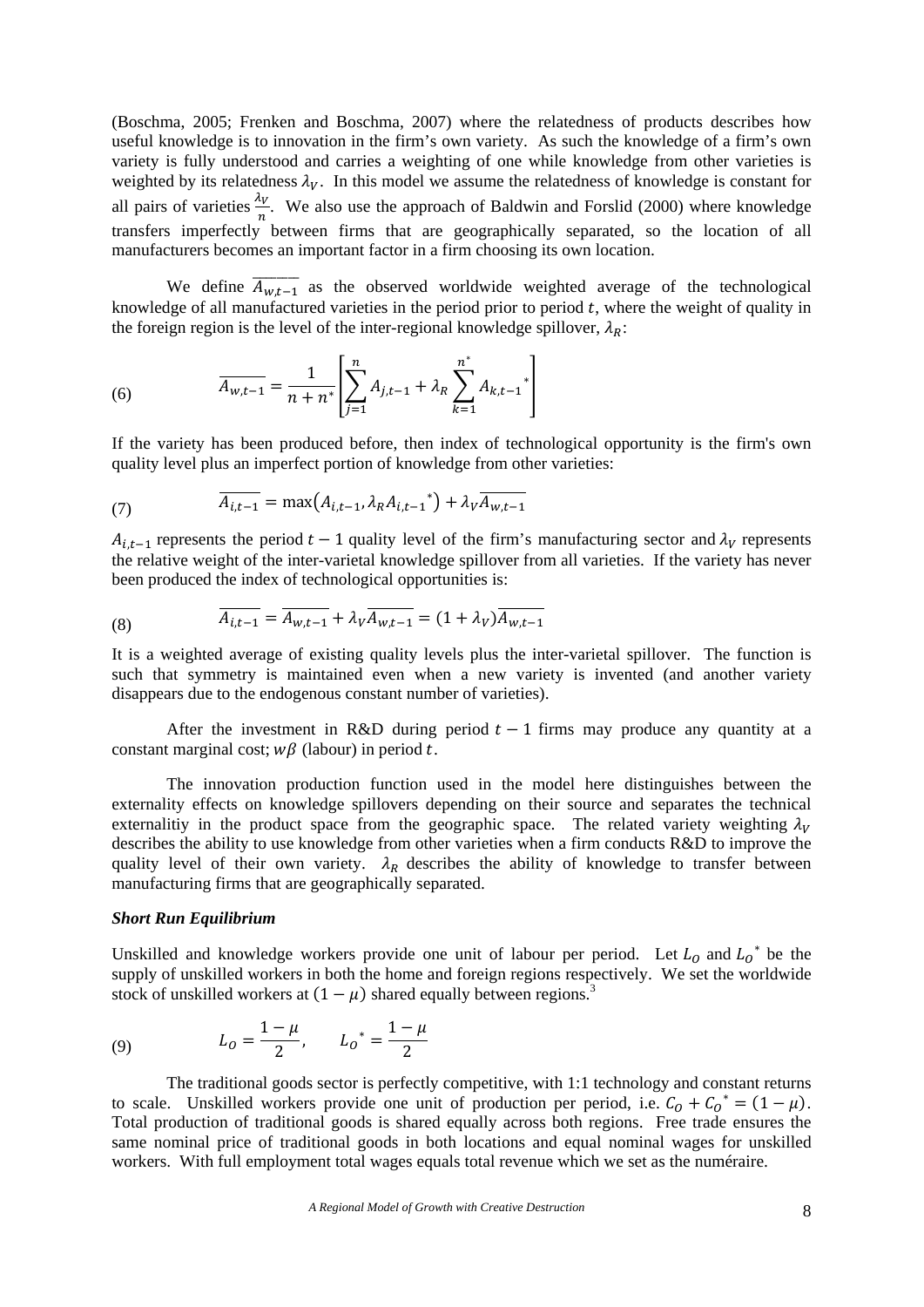$$
w_O(C_O + C_O^*) = w_O(1 - \mu) = P_O(C_O + C_O^*) = P_O(1 - \mu) = (E + E^*)(1 - \mu)
$$

(10)

$$
w_0 = P_0 = w_0^* = P_0^* = 1
$$

Knowledge workers may move between locations. Let  $L_K$  and  $L_K^*$  be the supply of knowledge workers in both the home and foreign regions respectively where the worldwide stock of knowledge workers is specified as  $\mu$ .

$$
(11) \qquad \qquad L_K + L_K^* = \mu
$$

In the manufacturing sector we find the demand functions for home consumers of individual local and imported manufactured varieties<sup>4</sup>:

(12) 
$$
c_i = \mu E A_i^{(\sigma - 1)} P_i^{-\sigma} P_M^{(\sigma - 1)}, \qquad c_i^* = \mu E A_i^{*(\sigma - 1)} \left(\frac{P_i}{\tau}\right)^{-\sigma} P_M^{(\sigma - 1)}
$$

where  $P_M$  is the price quality index in the home region:

(13) 
$$
P_M = \left[\sum_{j=1}^n A_j^{(\sigma-1)} P_j^{(1-\sigma)} + \sum_{k=1}^{n^*} A_k^{*(\sigma-1)} \left(\frac{P_k}{\tau}\right)^{(1-\sigma)}\right]^{\frac{1}{1-\sigma}}
$$

We treat transport costs as a cost of production for the export market. Similar demand equations exist for the consumers in the foreign region with isomorphic local prices, and a local price quality index.

In the period prior to production, potential investors/firms choose whether to enter, and if they do enter, they select a product and a level of quality improvement. No firm can appropriate the intertemporal knowledge spillover and a fixed cost investment must be made in the period prior to each production period. Since all industries are symmetric, quality will be the same for each variety. Firms face the same costs whether they improve an existing variety or introduce a new variety. We assume no two firms can choose to produce the same variety and we assume no economies of scope. Since  $n$  and  $n^*$  are determined endogenously, each manufacturing firm is infinitesimally small and there is no strategic interaction, production takes place under symmetric monopolistic competition. Manufacturing firms invest in R&D, paid for by future sales revenues. Firms choose price and quality in order to maximise the discounted monopolistically competitive profits:

(14) 
$$
\max_{P_{i,t}, A_{i,t}} \pi = \frac{(P_{i,t} - \beta)c_{i,t} + (P_{i,t}^* - \frac{1}{\tau}\beta)c_{i,t}^*}{1 + r_t} - F_i(A_{i,t}, \overline{A_{i,t-1}})
$$

where we have used labour as the numéraire,  $\pi$  is firm profit,  $\beta$  is the marginal cost of producing one more unit of variety  $i$  and is the per unit labour requirement. The form of competition does not matter; firms' prices are the same under both Bertrand and Cournot competition if there is a sufficiently large number of varieties. Optimisation is subject to the local demand function in each location.

Each firm selects in period  $t-1$  a period t quality improvement with its associated cost of innovation and its period  $t$  price so as to maximise the above profit equation (14). It is assumed that each firm takes price setting behaviour of other firms as given and therefore firms ignore the effects of their pricing decisions on the price index, i.e. we treat  $P_M$  and  $P_M^*$  as fixed when differentiating. This assumption is plausible with a sufficiently large number of firms. Similarly, firms have rational expectations of quality increases in other varieties and the effect on price.  $F_i(A_{i,t}, \overline{A_{i,t-1}})$  is the number of knowledge workers required by the firm in the R&D sector to achieve a target quality level of  $A_{i,t}$ , and  $\overline{A_{i,t-1}}$  is an index of technological opportunity representing the intertemporal knowledge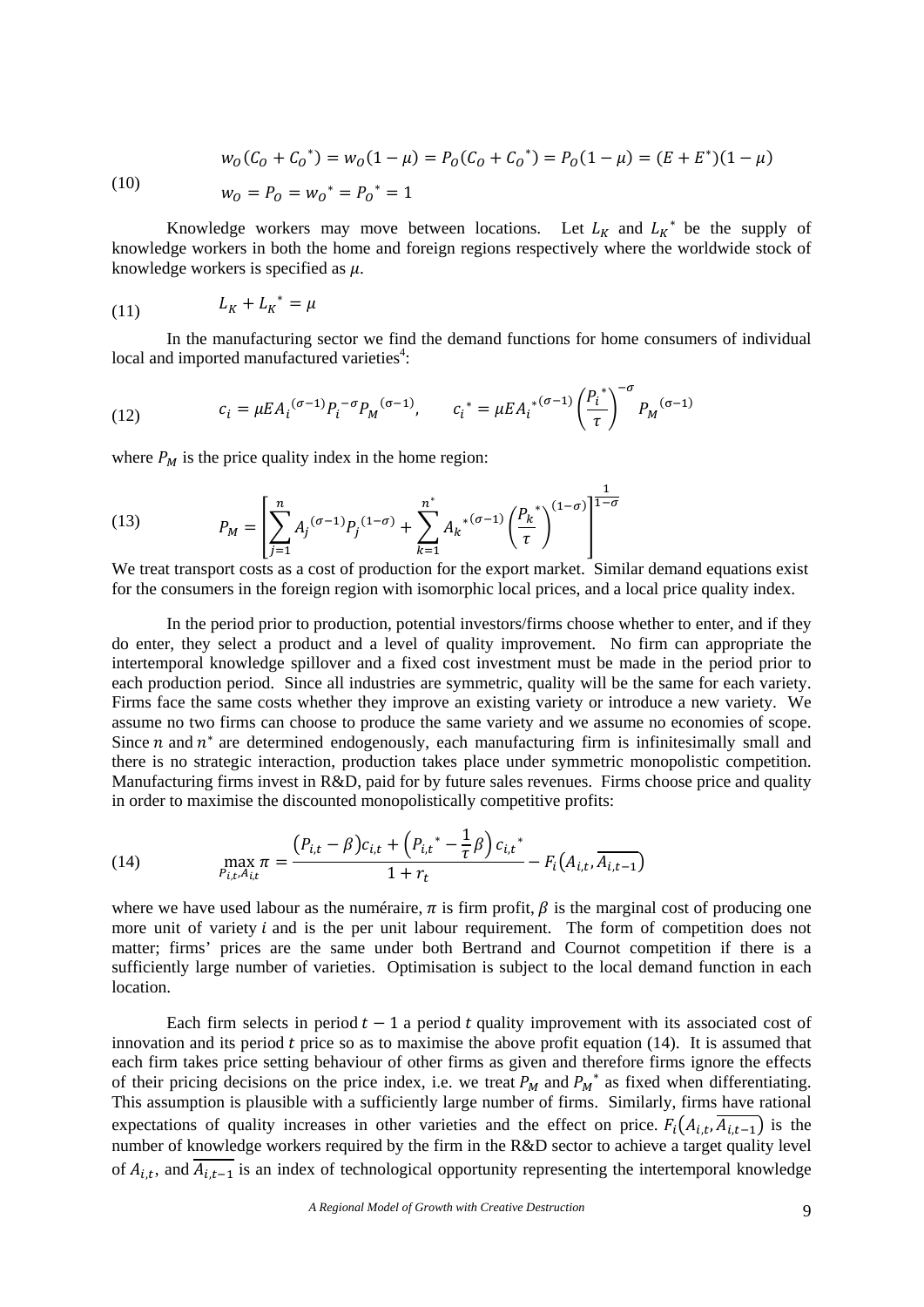spillover. The firm treats  $\overline{A_{i,t-1}}$  as given when making decisions about quality, price and production in period  $t$ . Differentiating, we find the first order conditions:

(15) 
$$
c_{i,t} + (P_{i,t} - \beta) \frac{\partial c_{i,t}}{\partial P_{i,t}} = 0
$$

(16) 
$$
c_{i,t}^* + \left(P_{i,t}^* - \frac{1}{\tau}\beta\right)\frac{\partial c_{i,t}^*}{\partial P_{i,t}^*} = 0
$$

(17) 
$$
\frac{\partial \pi}{\partial A_{i,t}} = \frac{(P_{i,t} - \beta)}{1 + r_t} \frac{\partial c_{i,t}}{\partial A_{i,t}} + \frac{(P_{i,t}^* - \frac{1}{\tau}\beta)}{1 + r_t} \frac{\partial c_{i,t}^*}{\partial A_{i,t}} - \frac{\partial F_i}{\partial A_{i,t}} = 0
$$

As in the usual Dixit-Stiglitz model free entry is assumed and the number of varieties is endogenous to the model. While  $n$  is endogenous and consumers have a love of variety, the number of varieties is not the source of growth. Long-run growth in this model comes from quality improvements. Free entry means that in equilibrium the marginal firm just breaks even, i.e. that profits will be zero because if profits were positive there is opportunity for a marginal knowledge worker to shift to the R&D sector and produce either greater quality improvements OR an additional variety. The free entry condition is:

(18) 
$$
\frac{\left(P_{i,t} - \beta\right)c_{i,t}}{1 + r_t} + \frac{\left(P_{i,t}^* - \frac{1}{\tau}\beta\right)c_{i,t}^*}{1 + r_t} = F_i\left(A_{i,t}, \overline{A_{i,t-1}}\right)
$$

From the first two first order conditions we find expected pricing behaviour:

(19) 
$$
P_{i,t} = \frac{\sigma}{\sigma - 1} \beta w_t, \qquad P_{i,t}^* = \frac{\sigma}{\sigma - 1} \frac{\beta w_t}{\tau} = \frac{P_{i,t}}{\tau}
$$

where we have included wages (which are the numéraire) for illustrative purposes only. Price in export market reflects a direct pass through of transport costs.

Returning to the first order conditions; dividing equation 17 by the free entry condition (18) and rearranging we find equilibrium behaviour in the innovation sector such that firms select the size of product quality improvements to equate the elasticity of the research cost with respect to quality with the elasticity of demand with respect to that variable. For constant elasticity demand:

$$
\varepsilon_{A_{i,t}}^{c_{i,t}+c_{i,t}^*} = \varepsilon_{A_{i,t}}^{F_i}
$$

(20)

20) 
$$
\varepsilon_{A_{i,t}}^{c_{i,t}+c_{i,t}^{*}} = (\sigma - 1) = \eta \frac{A_{i,t}}{A_{i,t-1}} = \varepsilon_{A_{i,t}}^{F_i}
$$

Substituting  $\overline{A_{i,t-1}} = \max(A_i, \lambda_R A_i^*) + \lambda_V \overline{A_{w,t-1}}$  and rearranging

(21) 
$$
\frac{(\sigma - 1)}{\eta} = \frac{A_{i,t}}{\max(A_i, \lambda_R A_i^*) + \lambda_V A_{w,t-1}}
$$

Equation 21 describes the willingness of firms to invest in R&D. The fixed cost of innovation (willingness to pay for innovation) per period is equal to  $F_i(A_{i,t}, \overline{A_{i,t-1}}) = \gamma e^{(\sigma-1)}$ . By rearrangement, the level of quality improvement is equal to:

(22) 
$$
\frac{A_{i,t}}{\max(A_i, \lambda_R A_i^*)} = \frac{(\sigma - 1)}{\eta} \left[ 1 + \frac{\lambda_V \overline{A_{w,t-1}}}{\max(A_i, \lambda_R A_i^*)} \right]
$$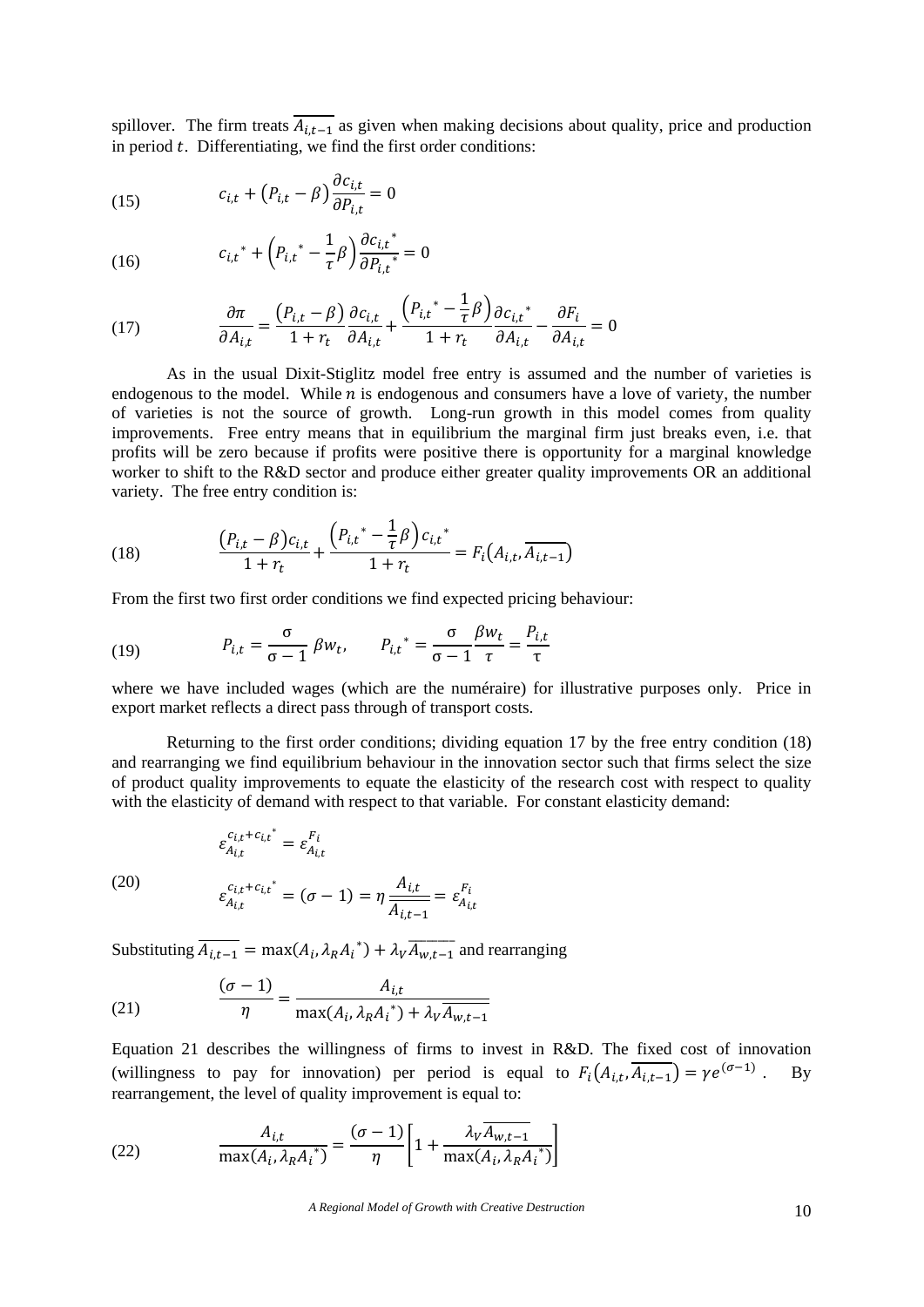We choose appropriate parameters to meet the assumption that equation 22 is greater than one so that there are always quality improvements in equilibrium.

Quality improvement includes an additional multiplier to Young (1998),  $\left[1+\frac{\lambda_V \overline{A_{w,t-1}}}{\max(A_t, \lambda_R A_t)^*}\right]$ due to the intervarietal knowledge spillover. Intuitively, quality improvement has two parts; it is the firm's willingness to pay for R&D plus the quality improvement due to the technological spillover. For an individual variety the knowledge spillover is a function of its level of quality relative to the average level of quality. Otherwise variety growth and world growth is entirely determined by parameters of the research and production functions,  $\eta$  and  $\sigma$  respectively. Note for quality improvement, this relationship need only be true in one region, as is the case when all manufacturing is agglomerated in one location. Notably, in the symmetric equilibrium  $\frac{\overline{A_{w,t}}}{A_{i,t}} = \frac{n + \lambda_R n^*}{n + n^*}$ . Therefore, the condition that ensures quality improvements reduces to:

(23) 
$$
\frac{(\sigma - 1)}{\eta} \left[ 1 + \frac{\lambda_V (n + \lambda_R n^*)}{n + n^*} \right] > 1
$$

#### *Labour Market Clearing and Endogenous Variety*

We assume no unemployment such that all local knowledge labour is used in manufacturing  $(L_M)$  and investment/research  $(L_R)$ . The knowledge labour requirement in manufacturing in the home region equals the expenditure on all home varieties divided by the price received  $\bar{5}$  (per unit of actual production) times the unit marginal cost.

(24) 
$$
L_{M,t} = \frac{\mu(s_t E_t + (1 - s_t^*) E_t^*)}{P_t} \beta = \frac{(\sigma - 1)}{\sigma} \mu(s_t E_t + (1 - s_t^*) E_t^*)
$$

Where  $s_t$  is the domestic market share of home region manufacturers and  $(1 - s_t^*)$  is their foreign market share. i.e.  $s_t = \sum_{i=1}^n s_{i,t}$  and  $(1 - s_t^*) = 1 - \sum_{j=1}^{n^*} s_{j,t}^* = \sum_{i=1}^n s_{i,t}^*$ . The knowledge labour requirement in research equals the number of entrants in the next period, times the research investment per firm:

(25) 
$$
L_{R,t} = n_{t+1} \gamma e^{\eta A_{i,t+1} / \overline{A_{i,t}}}
$$

Similar equations exist for the foreign region. Knowledge labour  $(L_K)$  market clearing in the home region requires  $L_K = L_M + L_R$ :

(26) 
$$
L_{K,t} = \frac{(\sigma - 1)}{\sigma} \mu (s_t E_t + (1 - s_t^*) E_t^*) + n_{t+1} \gamma e^{\eta A_{i,t+1}/A_{i,t}}
$$

The free entry relation (equation 18) multiplied by the number of firms, and substituting functions for price, costs and quantities can be rearranged to

(27.1) 
$$
n_t = \frac{1}{\sigma} \frac{\mu(s_t E_t + (1 - s_t^*) E_t^*)}{\gamma e^{\eta A_{i,t}/A_{i,t-1}} (1 + r_t)}
$$

And in the foreign region:

(27.2) 
$$
n_t^* = \frac{1}{\sigma} \frac{\mu((1 - s_t)E_t + s_t^* E_t^*)}{\gamma e^{\eta A_{i,t}^*/A_{i,t-1}^*}(1 + r_t)}
$$

The rearranged free entry relation describes the number of firms as a function of income, demand elasticity and the cost of innovation. Note the possible situations where there is zero manufacturing in one location. If there is manufacturing in both locations, both equalities must hold, but if there is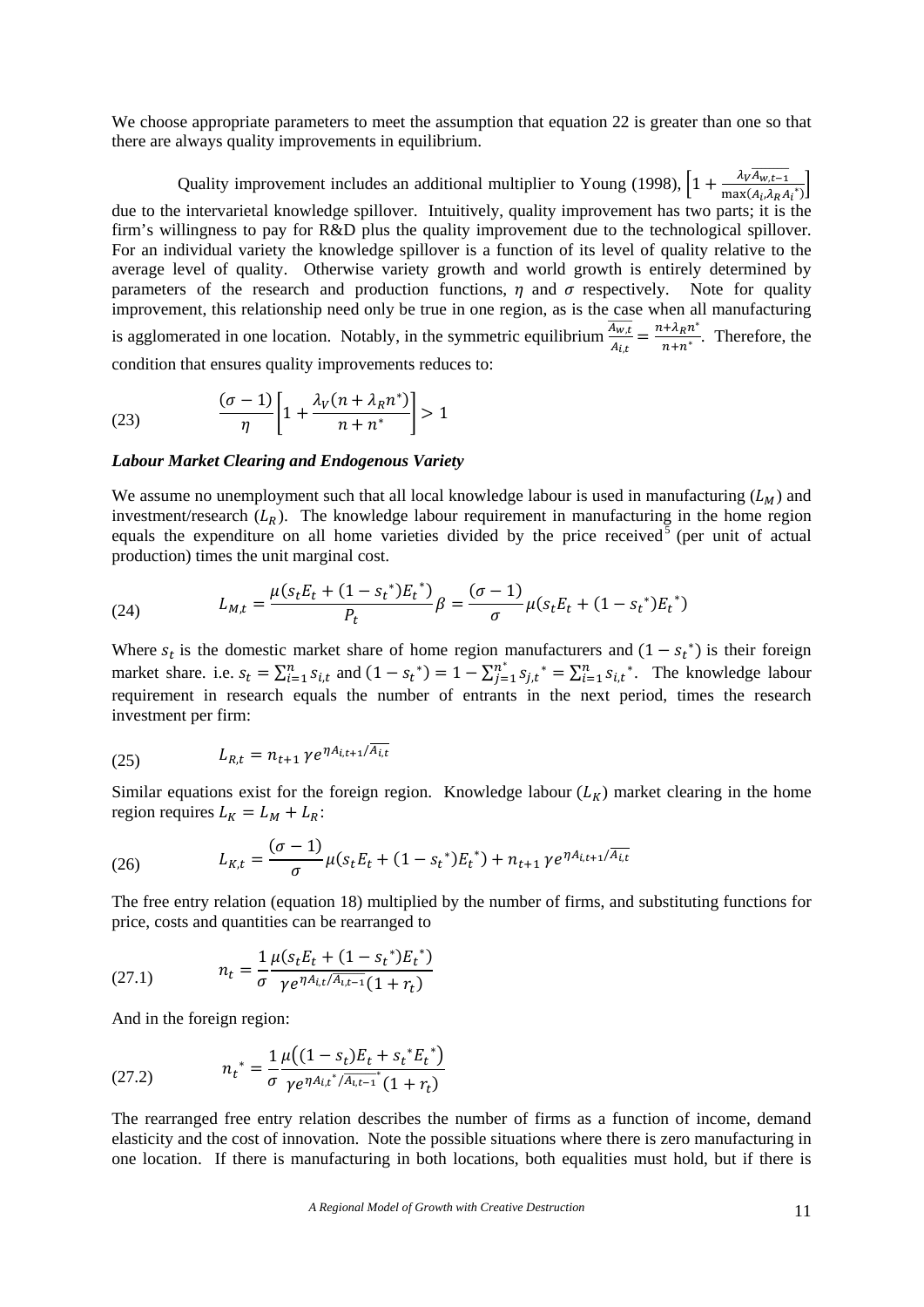manufacturing only in one location, only one equality is relevant (note with agglomeration the market shares simplify significantly).

Substituting equation 27.1 (advanced one period)  $n_{t+1} = \frac{1}{\sigma}$  $\mu(s_{t+1}E_{t+1}+(1-s_{t+1}^*)E_{t+1}^*)$  $\frac{t+1}{t+1}$  $\frac{t+1}{t+1}$   $\frac{t+1}{t+1}$ , into  $\frac{t+1}{t+1}$ , into equation 26 we have:

(28) 
$$
L_{K,t} = \frac{(\sigma - 1)}{\sigma} \mu (s_t E_t + (1 - s_t^*) E_t^*) + \frac{1}{\sigma} \frac{\mu (s_{t+1} E_{t+1} + (1 - s_{t+1}^*) E_{t+1}^*)}{(1 + r_{t+1})}
$$

Using the first order condition for the growth of consumer expenditure (equation 3) :

(29.1) 
$$
\frac{E_{t+1} + E_{t+1}^*}{E_t + E_t^*} = \frac{1+r}{1+\rho} = \alpha(1+r)
$$

(29.2) 
$$
\frac{E_{t+1} + E_{t+1}^{*}}{1+r} = \frac{E_t + E_t^{*}}{1+\rho} = (E_t + E_t^{*})\alpha
$$

allows us to rearrange the free-entry relation to solve for the value of consumer expenditure as a function of the model's parameters.

(30) 
$$
\mu(s_t E_t + (1 - s_t^*) E_t^*) = \frac{L_{K,t}}{\left[\frac{(\sigma - 1)}{\sigma} + \frac{\alpha}{\sigma}\right]}
$$

Short run equilibrium requires the economy move to a steady state level of consumer expenditure, with a constant interest rate  $1 + r = 1 + \rho = \frac{1}{\alpha}$ . Substituting into the solution for  $n_t$  and  $n_t^*$ (equations 27.1 and 27.2):

(31.1) 
$$
n_{t} = \frac{L_{K,t} \alpha}{[(\sigma - 1) + \alpha] \gamma e^{\eta A_{i,t} / \overline{A_{i,t-1}}}} = \frac{L_{K,t} \alpha}{[(\sigma - 1) + \alpha] \gamma e^{(\sigma - 1)}}
$$

And

(31.2) 
$$
n_t^* = \frac{L_{K,t}^* \alpha}{[(\sigma - 1) + \alpha]\gamma e^{\eta A_{i,t}^* / A_{i,t-1}^*}} = \frac{L_{K,t}^* \alpha}{[(\sigma - 1) + \alpha]\gamma e^{(\sigma - 1)}}
$$

## **3. Long Run Equilibrium**

For long run labour market clearing, the condition must be true for both locations and real wages of mobile workers are equalised between locations. Even if there is manufacturing concentration in one location, the condition holds for both locations since there would be zero knowledge labour in the peripheral location in the long run. In every period manufacturing firms invest in R&D, improving quality by a growth factor  $\frac{(\sigma-1)}{\eta}$  plus some factor due to the intertemporal knowledge spillover. In the following period firms compete monopolistically charging a price of  $P_{i,t+1} = \frac{\sigma}{\sigma-1} \beta$  where export prices include transport costs  $P_{i,t+1}^* = \frac{\sigma}{\sigma-1}$  $\frac{\beta}{\tau} = \frac{P_{i,t+1}}{\tau}$ . The long run steady state is where real wages of mobile workers are equalised between locations.

The perfect price quality index describes the price index of utility and therefore includes traditional goods such that  $P = P_T^{-1-\mu} P_M^{\frac{\mu}{\sigma-1}}$  where  $P_M$  is the local manufacturing price quality index. The real wage for a worker is defined as  $\omega_K = \frac{w^2}{R}$ . If there are differences in real wages at the beginning of a period there will be migration of knowledge workers. Migration of knowledge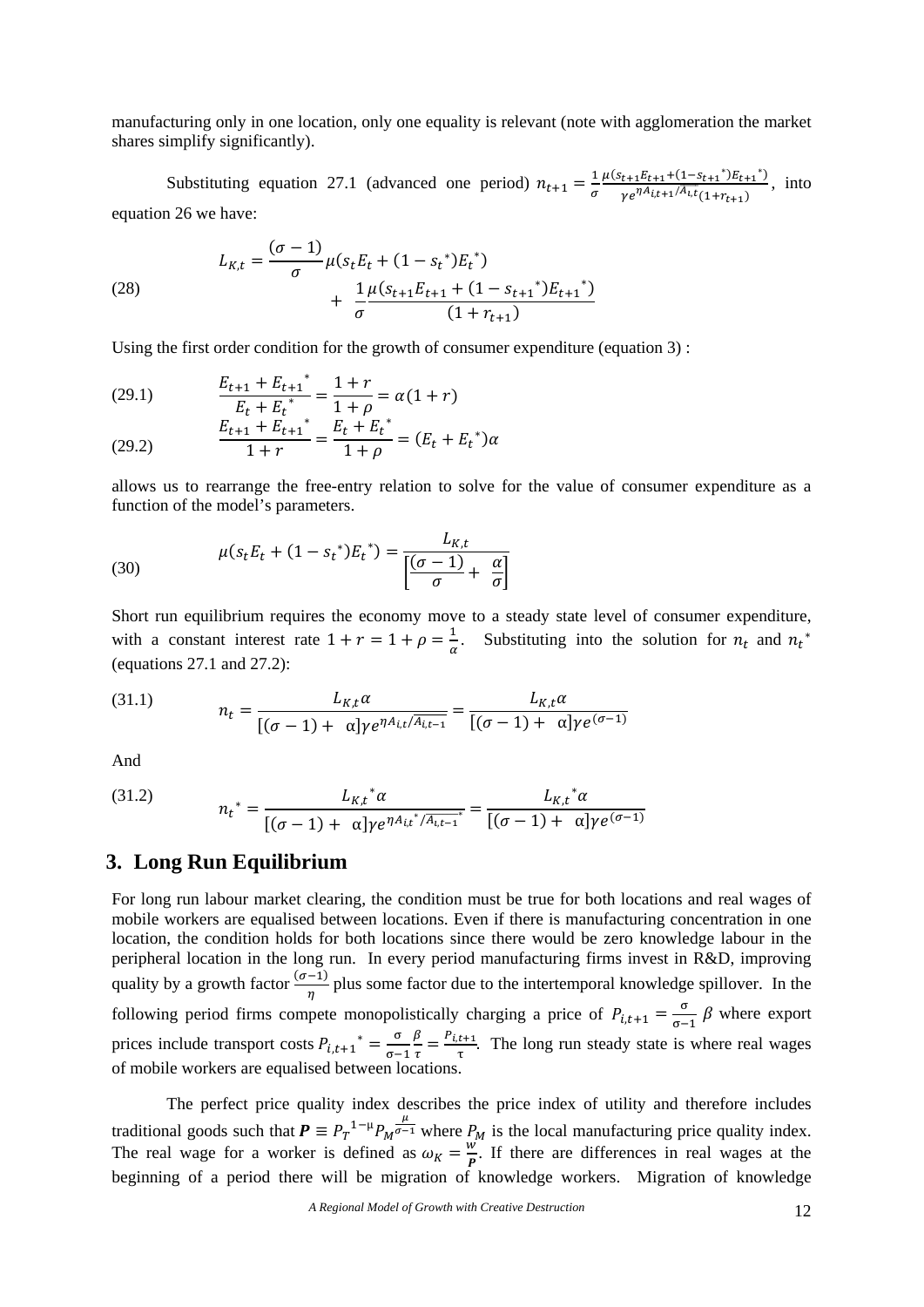workers due to wage pressure leads to the long run equilibrium. In this model we use a static migration equation where knowledge workers respond to wage differences at the start of each period. Migration of knowledge workers occurs as follows:

(32) 
$$
L_{K,t} = L_{K,t-1} + M, \qquad L_{K,t}^* = L_{K,t-1}^* - M
$$

where  $M$  is the migration of knowledge workers shifting from the foreign region to the home region in response to differences in wages. We define the average real wage as  $\overline{\omega} = L_{K,t} \omega_{K,t}$  +  $L_{K,t}$ <sup>\*</sup> $\omega_{K,t}$ <sup>\*</sup>. We assume the ad hoc dynamics from the standard core-periphery Model in Fujita, Krugman, and Venables (1999)

(33) 
$$
M = \delta(\omega_{K,t} - \overline{\omega}) L_{K,t}
$$

Unskilled workers cannot migrate between locations.

#### *Long run Location*

The Long run steady state is defined by a constant number of manufactured varieties, constant growth in the level of quality of manufactured varieties and its regional division as well as the prices and quantities defined by short run equilibrium above. We consider any interior distribution equilibrium and consider the forces for manufacturing concentration or dispersion. Analysis of the location forces in manufacturing follows Krugman (1991). Consider the value of sales for a firm in the home region under any manufacturing distribution.

(34) 
$$
V_H = \left(\frac{\mu}{n+n^*}\right)(E+E^*)
$$

Beginning with an example, a single firm is considering switching location from home to foreign (or an alternative firm is set up in the foreign region). We are testing whether there is incentive to shift from a larger region to a smaller region, the name of the region is arbitrary, but we have selected home for the purpose of the example. The value of the foreign manufacturer's sales in the home region will be the value of sales of a home manufacturer times  $\left(\frac{w_F}{w_H\tau}\right)^{-(\sigma-1)}$ . Their sales in the foreign region will be the value of sales of a home firm times  $\left(\frac{rw_F}{r}\right)$  $\frac{I(\mathbf{w}_F)}{W_H}$  ( $\sigma$ –1). The total value of the switching manufacturer's sales is

(35) 
$$
V_H^* = \left(\frac{\mu}{n+n^*}\right) \left( \left(\frac{w^*}{w\tau}\right)^{-(\sigma-1)} E + \left(\frac{\tau w^*}{w}\right)^{-(\sigma-1)} E^* \right)
$$

Transport costs work against the firm selling in the home region, but to the firm's advantage when selling to the now domestic foreign region. The ratio of value for a home firm that chooses to switch to the foreign region,  $(V_H^*$  as defined by equation 35), to the value of a home firm that remains at home ( $V_H$  as defined by equation 34) simplifies to:

(36) 
$$
\frac{V_H^*}{V_H} = \frac{\tau^{(\mu+1)(\sigma-1)}E + \tau^{(\mu-1)(\sigma-1)}E^*}{E + E^*}
$$

The firm must encourage knowledge workers to follow by paying equal real wages to the home region. They must compensate the new foreign region workers for the additional cost of importing all other manufactured varieties. We must have

$$
(37) \qquad \qquad \frac{w^*}{w} = \left(\frac{1}{\tau}\right)^{\mu}
$$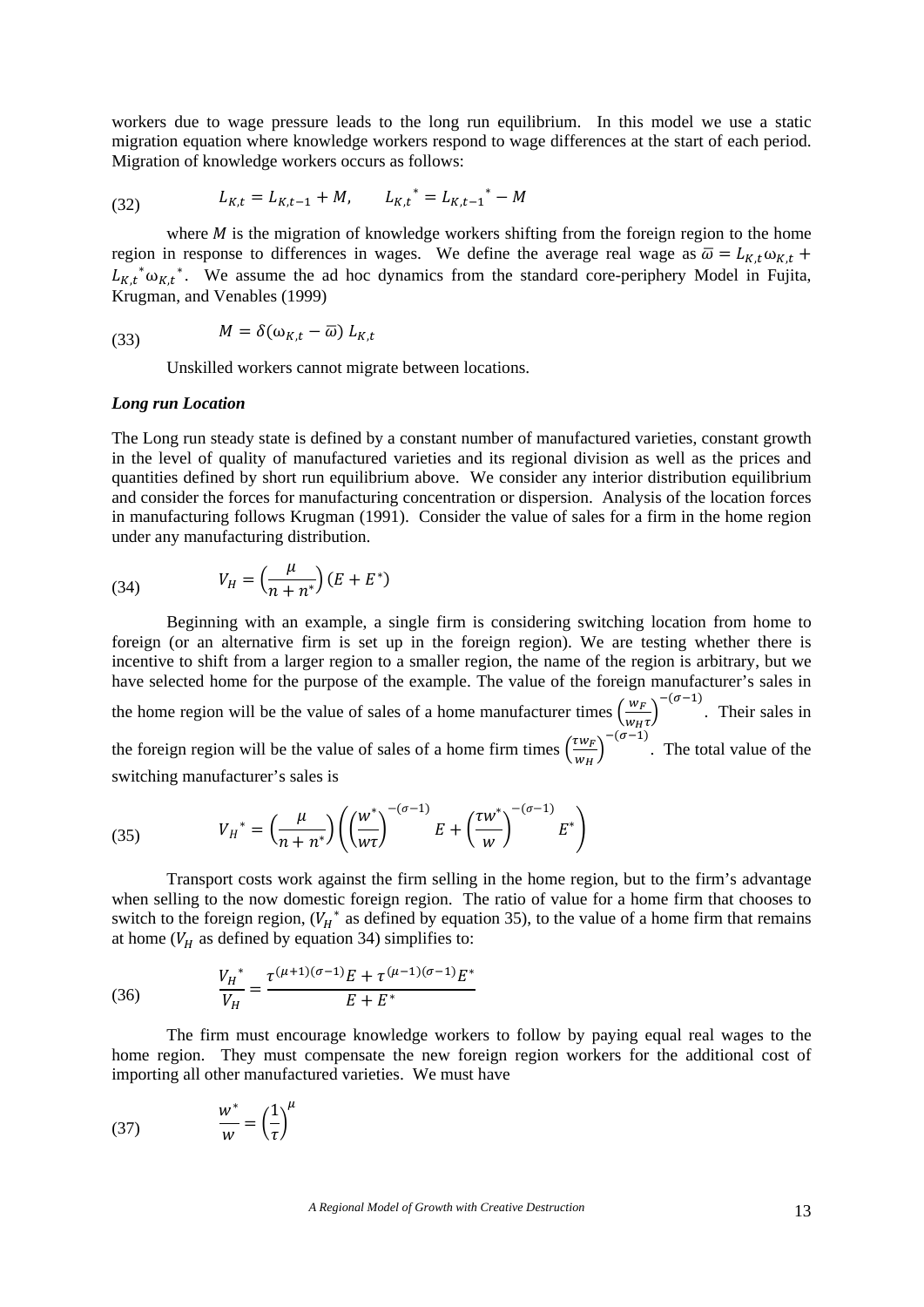It is profitable for a firm to switch location if  $\frac{v_{H}^{*}}{v_{H}} > \frac{w^{*}}{w} = \tau^{-\mu}$  to cover the higher nominal wages as workers require at least equal real wages:

(38) 
$$
\frac{V_H^* \tau^\mu}{V_H} = \frac{\tau^{(\mu+1)(\sigma-1)} E + \tau^{(\mu-1)(\sigma-1)} E^*}{(E + E^*) \tau^{-\mu}} > 1
$$

The fraction describes the transport cost ratio per unit of production that must be paid to workers to encourage them to shift. Inspecting the ratio, this is only greater than 1 if the firm is considering switching from a smaller region to a larger region, or if trade freeness is sufficiently low. That is, at a low level of trade freeness there is a symmetric equilibrium due to the market crowding effect, but at a high level, firms prefer to be grouped together because the market crowding effect is diminished and is now dominated by the greater home market effect.

Now we take the same approach to consider the ratio of research costs. In period  $t-1$  home manufacturers have the research cost for production in period  $t$ :

(39) 
$$
F_i(A_{i,t}, \overline{A_{i,t-1}}) = \gamma e^{\frac{\eta A_{i,t}}{\overline{A_{i,t-1}}}}
$$

$$
\overline{A_{i,t-1}} = A_{i,t-1} + \frac{\lambda_V}{n_{t-1} + n_{t-1}^*} \left[ \sum_{j=1}^n A_{j,t-1} + \lambda_R \sum_{k=1}^{n^*} A_{k,t-1}^* \right]
$$

With symmetrical firms the index of technological opportunity 
$$
\overline{A_{i,t-1}}
$$
 is simplified significantly. The switching manufacturer has the research labour requirement equal to

 $j=1$ 

 $n^*$ 

(39)  

$$
F_i^*(A_{i,t}, \overline{A_{i,t-1}}) = \gamma e^{\frac{\eta A_{i,t}}{\overline{A_{i,t-1}}^*}}
$$

$$
\overline{A_{i,t-1}}^* = \lambda_R A_{i,t-1} + \frac{\lambda_V}{n_{t-1} + n^*_{t-1}} \left[ \lambda_R \sum_{j=1}^{n-1} A_{j,t-1} + \sum_{k=1}^{n^*+1} A_{k,t-1}^* \right]
$$

Whether the firm switches or not, in order to maintain its niche monopoly on variety  $i$ , the firm has the same targeted quality level. Since we have assumed the home region is equal or larger than the foreign region, the switching manufacturer will require equal or more knowledge workers to achieve the same quality target. This clearly already suggests that if there is an unequal distribution of workers and firms between regions the cost of R&D will encourage agglomeration, the forces must later be considered in conjunction with the other market forces described above.

Considering the research cost ratio (equation 40 divided by 39) we have:

(40) 
$$
\frac{F_{i,t^{*}}}{F_{i,t}} = \frac{\gamma e^{\eta A_{i,t}/\left[\lambda_R A_{i,t-1} + \frac{\lambda_V}{n_{t-1} + n_{t-1}} \left[\lambda_R \sum_{j=1}^{n-1} A_{j,t-1} + \sum_{k=1}^{n^{*}+1} A_{k,t-1^{*}}\right]\right]}}{\gamma e^{\eta A_{i,t}/\left[A_{i,t-1} + \frac{\lambda_V}{n_{t-1} + n_{t-1}} \left[\sum_{j=1}^{n} A_{j,t-1} + \lambda_R \sum_{k=1}^{n^{*}+1} A_{k,t-1^{*}}\right]\right]}}
$$

We assume  $n_{t-1}$  and  $n_{t-1}^*$  are sufficiently large such that a firm moving has no effect on the intervarietal portion of the knowledge spillover. Further since we are considering the long run equilibria, we assume that  $n_{t-1}$  and  $n_{t-1}^*$  are constant and we can drop the time subscript. Once again the research labour must be encouraged to move by being paid at tleast the same real wage they would have earned in the home region.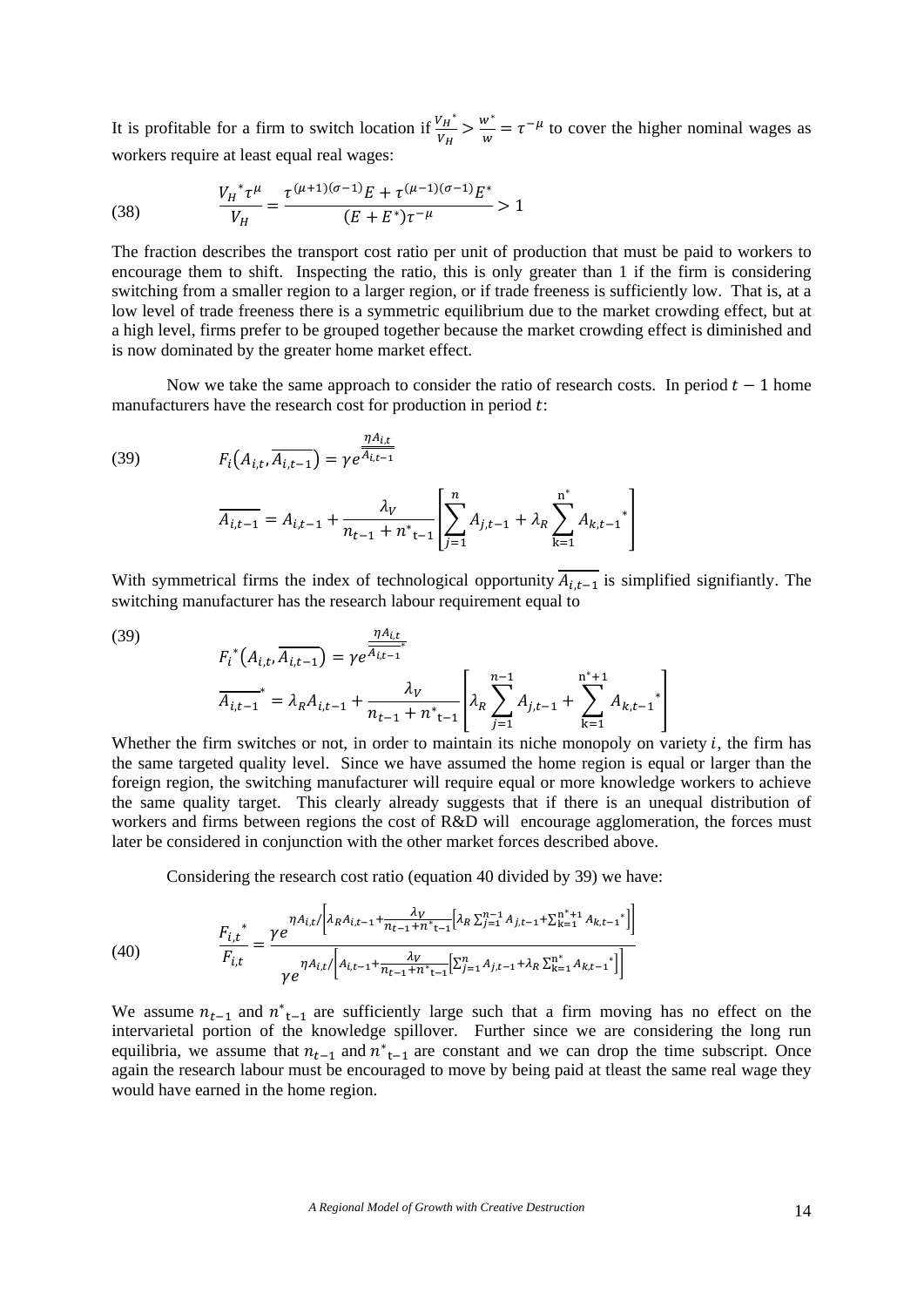(41) 
$$
\frac{F_{i,t}^* \tau^{\mu}}{F_{i,t}} = \frac{\tau^{\mu} e^{\eta A_{i,t}} e^{\left[\lambda_R A_{i,t-1} + \frac{\lambda_V}{n+n^*} \left[\lambda_R \sum_{j=1}^n A_{j,t-1} + \sum_{k=1}^{n^*} A_{k,t-1}^*\right]\right]}}{e^{\eta A_{i,t}} e^{\left[A_{i,t-1} + \frac{\lambda_V}{n+n^*} \left[\sum_{j=1}^n A_{j,t-1} + \lambda_R \sum_{k=1}^{n^*} A_{k,t-1}^*\right]\right]}} > 1
$$

Given the number of varieties in each location depends upon the distribution of labour, as described by equations in 27 and 31, the fraction is only equal to one if there is an equal distribution of labour between locations. If there is an unequal distribution, R&D always has an agglomerating force towards the larger location or the location with higher quality levels. We refer to this as the "clustering effect". Under both these fractions, if trade freeness is great enough, both forces are for agglomeration but the clustering effect only occurs when there is an unequal distribution of labour. If trade freeness is low however the clustering effect may be

In the core-periphery model (Krugman, 1991) firms balance the pecuniary externalities from transport costs. The centripetal force is described as the "home-market effect" where firms attempt to locate in the biggest market in order to reduce transport costs and export to the smaller markets. At the same time this is balanced with the "market crowding effect"<sup>6</sup> where imperfectly competitive firms prefer to be located in locations with fewer competitors. In addition, knowledge workers prefer the location with the lowest cost of living and as a result consumers try to minimise transport costs. This is known as the "cost of living effect". There is an overlap between the core-periphery and symmetrical equilibria due to the cost of living effect. The cost of living effect depends upon the distribution of firms and only occurs with unequal equilibria. These three forces from pecuniary externalities determine the equilibria in the standard core-periphery model. In addition to these forces the model here adds another force for agglomeration, the clustering effect, where firms prefer to locate alongside other firms due to knowledge spillovers that reduce their cost of innovating.

The effect of partial agglomeration in the model is also not static because an agglomerated location grows faster than the periphery. The symmetric equilibrium is less stable in this model than the core-periphery model because of this dynamic effect. In the core-periphery model and starting from a symmetric equilibrium, if for some exogenous reason one location is now larger than another the "market crowding" effect may be dominant and the distribution would return to the symmetric equilibrium in the following period. However in the model here the larger location would achieve a higher level of quality such that the "clustering effect" is magnified and full agglomeration may be triggered. Firms could remain in the larger location, despite the market crowding effect because it reduces their cost of innovation and increases their quality target. This hysteresis effect suggests that once agglomeration is triggered possibly by rising freeness of trade, reducing trade freeness may not return the location to the previous spatial equilibrium as easily as implied by the core-periphery model. Because of partial knowledge spillovers, there is a larger overlap between the core-periphery equilibria and the symmetric equilibrium for some range of trade freeness. The range of the overlap decreases with higher regional knowledge spillovers as greater knowledge spillovers reduce the impact of the clustering effect.

## *Stability analysis*

The Tomahawk diagram given in Figure 1 describes the range of equilibria at different levels of trade freeness and inter-regional knowledge spillovers. The two possible equilibria, manufacturing concentration or the symmetric equilibrium are described by the solid lines. The dotted lines describe unstable internal equilibria while the dashed line at  $(\tau = 1)$  describes equilibria that are only stable under specific conditions.

Starting from a symmetric equilibrium with low trade freeness  $(\tau = 0)$ , as freeness of trade increases  $\tau \rightarrow 1$ , the break point,  $\tau_R$ , is the level of trade freeness where the home market effect dominates the market crowding effect. There is no cost of living or clustering effects as these are dependent on the initial distribution. The break point,  $\tau_B$ , is the level of trade freeness where the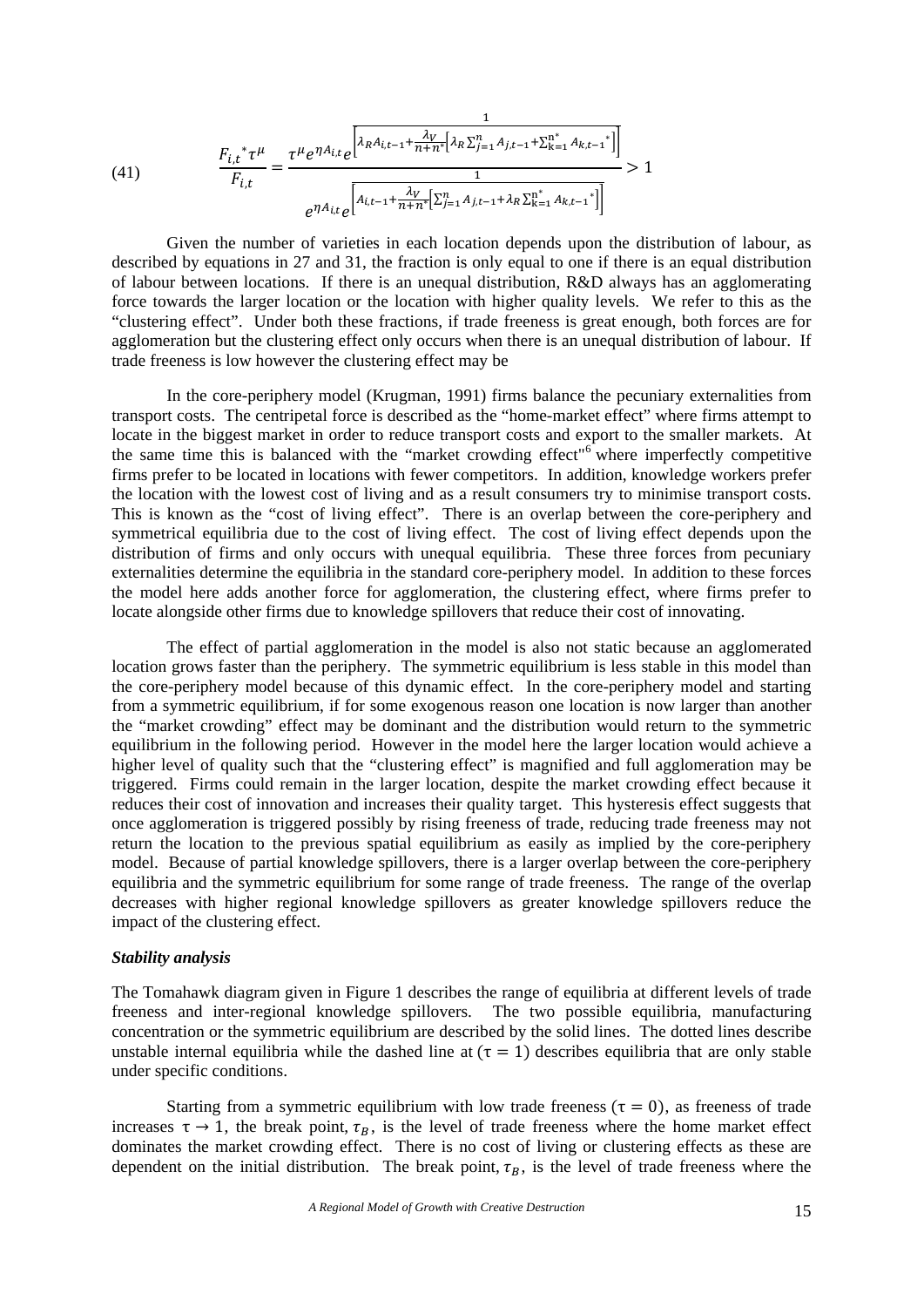distribution of economic activity reverts from the symmetric equilibrium to the core-periphery outcome. Alternatively, starting with free trade  $(\tau = 1)$ , and the manufacturing concentration outcome, as freeness of trade decreases  $\tau \rightarrow 0$ , the break point point is where the market crowding effect dominates the home market effect. This means the symmetric equilibrium is now stable, but only if firms and workers migrate between locations the clustering and cost of living effects decrease and the equilibria could switch back to the symmetric equilibrium. Both types of equilibria are possible for some range of trade freeness. As freeness of trade declines further, the sustain point,  $\tau_s$ , is where the market crowding effect increases and eventually also dominates the cost of living and clustering effect. That is, the market crowding effect dominates all the forces for agglomeration. The range of the overlap depends upon the level of interregional knowledge spillovers  $\lambda_R$ .



Figure 1. Tomahawk diagram with inter-regional knowledge spillovers

Considering the ratio of sales less research cost, between alternative locations, it is profitable to switch location if  $\frac{V_H^* - F_{i,t}^*}{V_H - F_{i,t}} > \tau^{-\mu}$  (equation 35 minus 40, divided by equation 34 minus 39). We can use this ratio to find the break point  $\tau_B$  and sustain point  $\tau_S$ . Due to symmetry the sum functions can be simplified to be equal to the firm's own quality level. We make the assumption that n and  $n^*$ are large enough that switching location has no noticable effect on the relative size of n and  $n^*$ , it is only the size of externalities in different locations that has an effect on research cost. This is similar to the assumption that a firm switching location has no effect on the price index.

To find the break point  $(\tau_B)$  we start with the symmetric equilibrium  $(E = \frac{1}{2}E_w = E^*)$  and  $n = n^* > 0$  and find the critical level of trade freeness where it is profitable to switch location. The ratio is:

$$
\frac{V_H^* - F_{i,t}^*}{V_H - F_{i,t}}
$$
\n
$$
= \frac{\tau^{(\mu+1)(\sigma-1)}E + \tau^{(\mu-1)(\sigma-1)}E^* - (n+n^*)e^{\eta A_{i,t+1}}e^{-\frac{1}{2}\left[\lambda_R A_{i,t} + \frac{\lambda_V}{n+n^*}\left[\lambda_R \sum_{j=1}^n A_{j,t} + \sum_{k=1}^n A_{k,t}^*\right]\right]}}{(E+E^*) - (n+n^*)e^{\eta A_{i,t+1}}e^{-\frac{1}{2}\left[\lambda_L + \frac{\lambda_V}{n+n^*}\left[\sum_{j=1}^n A_{j,t} + \lambda_R \sum_{k=1}^n A_{k,t}^*\right]\right]}}
$$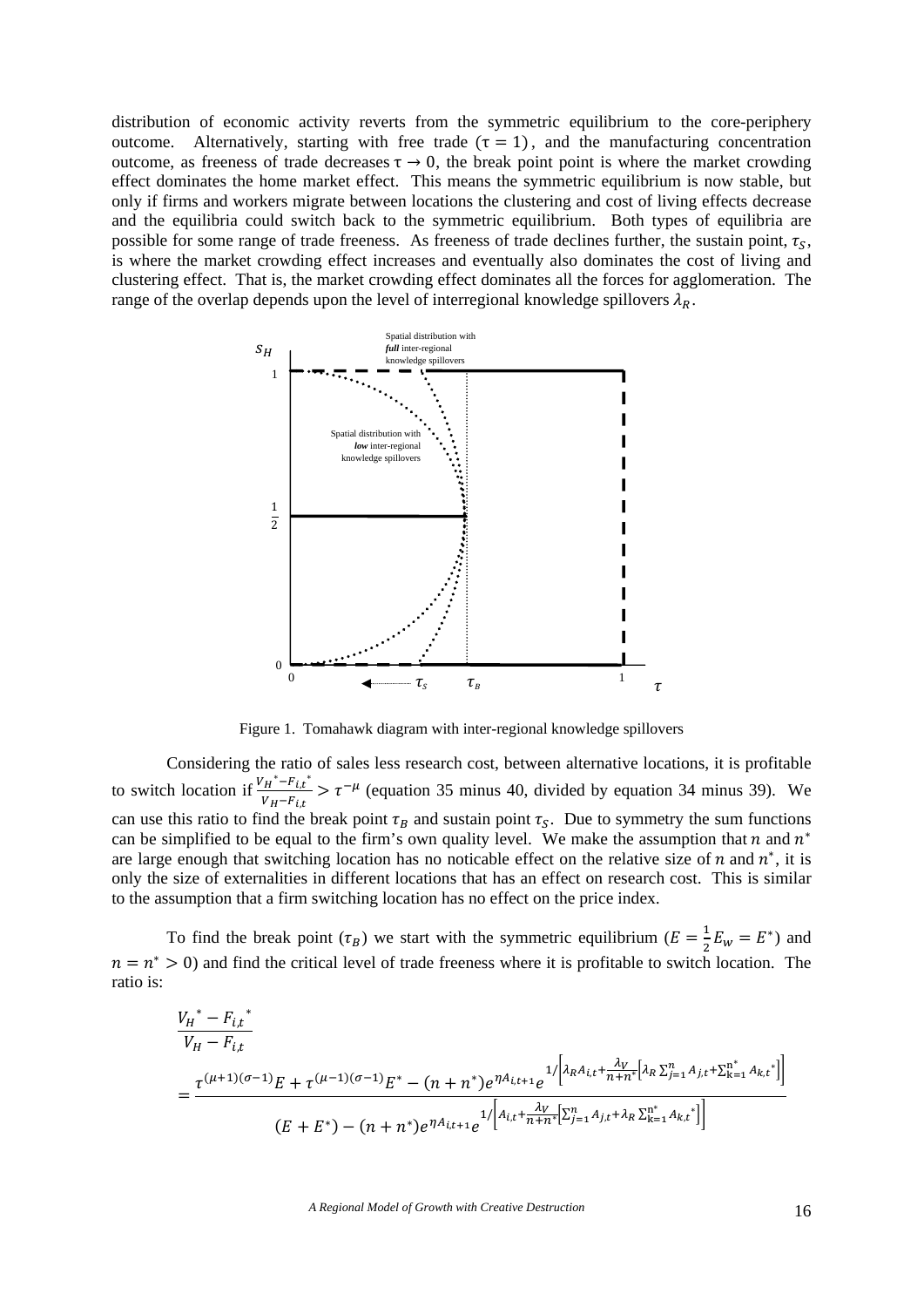(42)  

$$
\frac{1}{2}E_{w}\tau^{(\sigma-1)}(\tau^{(\mu+1)}+\tau^{(\mu-1)})-2ne^{\eta A_{i,t+1}}e^{1/\left[\lambda_{R}A_{i,t}+\frac{\lambda_{V}}{n+n^{*}}\left[\frac{\lambda_{R}+1}{2}A_{i,t}\right]\right]}}{E_{w}-2ne^{\eta A_{i,t+1}}e^{1/\left[A_{i,t}+\frac{\lambda_{V}}{n+n^{*}}\left[\frac{\lambda_{R}+1}{2}A_{i,t}\right]\right]}}
$$

While the formula appears complicated, the research cost part of the ratio is almost the same for both numerator and denominator because the regions are symmetrical. Knowledge spillovers have no effect on the forces for agglomeration because both locations are equally attractive to firms in terms of the cost of innovation.  $\tilde{\lambda}_R$  still appears as a multiplier in  $F_{i,t}^*$  on the variety's existing quality level because a firm suffers some loss of knowledge regarding its own quality level if it switches location. This is the hysteresis effect rather than the agglomeration effect and simply describes that a firm prefers to stay in its current location to maintain it's technological advantage. The remaining effects are the usual effects present in the core-periphery model.

To find the sustain point  $(\tau_s)$  we start with the manufacturing concentration equilibria in the home region and find the critical level of trade freeness where it is profitable to switch location. In the manufacturing concentration equilibria all skilled workers are located in the home region and there are only unskilled workers remaining in the foreign region  $(E = \left(1 - \frac{\mu}{2}\right)E_w, E^* = \frac{\mu}{2}E_w, n > 0$ and  $n^* = 0$ ). Since regions are identical the sustain point is identical for the foreign region.. The ratio is

(43)  
\n
$$
\frac{V_F - F_{i,t}^*}{V_H - F_{i,t}}
$$
\n
$$
= \frac{\tau^{(\mu+1)(\sigma-1)}E + \tau^{(\mu-1)(\sigma-1)}E^* - (n+n^*)e^{\eta A_{i,t+1}}e^{-1/2\left[\lambda_R A_{i,t} + \frac{\lambda_V}{n+n^*}[{\lambda_R} \Sigma_{j=1}^n A_{j,t} + \Sigma_{k=1}^{n^*} A_{k,t}^*\right]]}{(E + E^*) - (n+n^*)e^{\eta A_{i,t+1}}e^{-1/2\left[A_{i,t} + \frac{\lambda_V}{n+n^*}[\Sigma_{j=1}^n A_{j,t} + \lambda_R \Sigma_{k=1}^{n^*} A_{k,t}^*\right]}}{1/\left[\lambda_R A_{i,t} + \frac{\lambda_V \lambda_R A_{i,t}}{n}\right]}
$$
\n
$$
= \frac{\tau^{(\sigma-1)}E_w\left(\tau^{(\mu+1)}\left(1 - \frac{\mu}{2}\right) + \tau^{(\mu-1)}\frac{\mu}{2}\right) - ne^{\eta A_{i,t+1}}e^{-1/2\left[\lambda_R A_{i,t} + \frac{\lambda_V \lambda_R A_{i,t}}{n}\right]}}{1/\left[\lambda_R A_{i,t} + \frac{\lambda_V \lambda_R A_{i,t}}{n}\right]}
$$
\n
$$
E_w - ne^{\eta A_{i,t+1}}e^{-1/2\left[A_{i,t} + \frac{\lambda_V A_{i,t}}{n}\right]}
$$

By inspection note that  $\lambda_R$  only affects the numerator (the value of sales less research cost when the firm switches location) because there are no regional knowledge spillovers occuring in the manufacturing concentration outcome. The sustain point is crucially dependent upon the level of knowledge spillovers while the break point is unaffected by knowledge spillovers. This is why the size of the overlap (the distance between break and sustain points) varies with the level of regional knowledge spillovers.

When  $\tau = 1$  there are no pecuniary externalities from transport costs, only knowledge externalities due to knowledge spillovers. If  $\lambda_R < 1$  at the same time the clustering effect will ensure the core-periphery outcome. However if  $\lambda_R = 1$  there are full knowledge spillovers and no gains in R&D attached to specific locations. Therefore any distribution is possible. This is described by the dashed line as it is only possible for these specific conditions.

If  $\lambda_R = 1$ , there are no clustering or hysteresis effects and the result is the same as the standard core-periphery model. If  $\lambda_R < 1$  inter-regional knowledge spillovers are partial and provide an additional force for agglomeration that is dependent upon the distribution of manufacturing firms. If there is a symmetric equilibria there is no clustering effect because there is no advantage to switching location, but if there is concentration in one location there is a strong clustering effect because firms prefer the larger location as there are greater local knowledge spillovers. This creates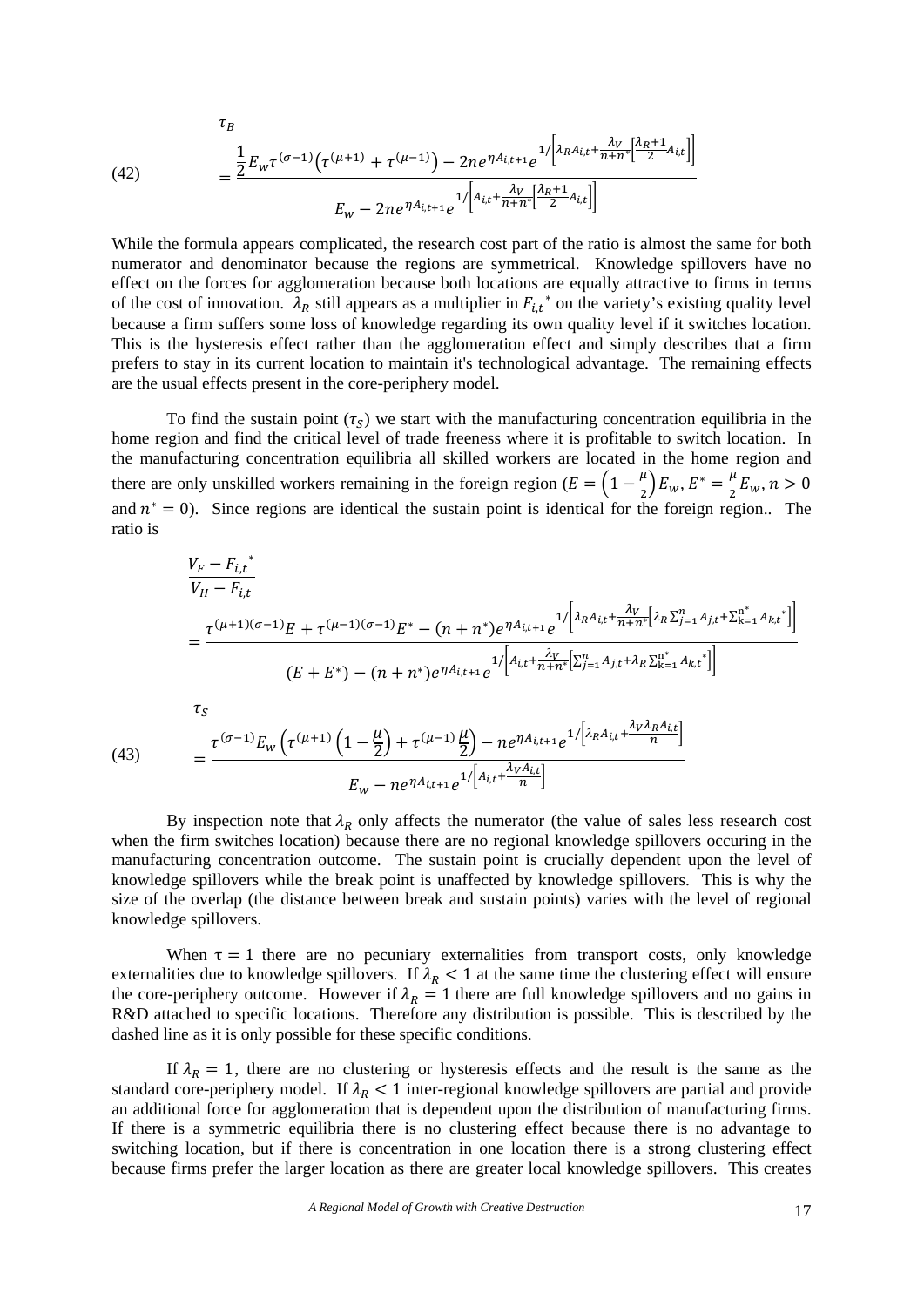the overlap between symmetric and concentration equilibria. If  $\lambda_R = 0$  the clustering and hysteresis effects are much stronger and there is a larger overlap between equilibria; Agglomeration is maintained even if trade freeness declines massively,  $\tau \to 0$ , because firms still prefer to be located in the larger location, alongside other firms to take advantage of the knowledge spillovers. The size of the overlap is determined by inter-regional knowledge spillovers.

#### *Forces for Manufacturing Concentration*

The distribution of knowledge labour between locations is dependent upon migration, driven by the real wage difference. Following Krugman (1991) we consider a situation in which all workers are concentrated in the home region. We consider whether it's possible for a firm to begin manufacturing in the foreign region. The total value of the switching manufacturer's sales is

(44) 
$$
V_H^* = \left(\frac{\mu}{n}\right) \left(\left(\frac{w^*}{w\tau}\right)^{-(\sigma-1)} E + \left(\frac{\tau w^*}{w}\right)^{-(\sigma-1)} E^*\right)
$$

Transport costs work to a disadvantage in home region sales but to an advantage in the foreign region sales. The ratio of home region sales (43) to foreign region sales(44) is as in Krugman (1991)  $V_H^*$  $\frac{v_H^*}{v_H} = \frac{1}{2} \tau^{\mu(\sigma-1)} [(1+\mu)\tau^{(\sigma-1)} + (1-\mu)\tau^{-(\sigma-1)}]$ . It is profitable for a firm to switch location if  $v_H^{\mathbf{r}_*}$  $\frac{v_H^*}{v_H} > \frac{w_F}{w_H} = \tau^{-\mu}$  to cover the higher wages, including fixed costs. The requirement for agglomeration in one location is that if  $v = \frac{1}{2}$  $\frac{1}{2}\tau^{\mu\sigma}\left[(1+\mu)\tau^{(\sigma-1)}+(1-\mu)\tau^{-(\sigma-1)}\right] < 1$ , it is unprofitable for a firm to begin production in the foreign region if all manufacturing production is in the home region. Therefore if  $\nu < 1$ , manufacturing concentration is a possible equilibrium and if  $\nu > 1$ , it is not because equilibrium would revert to the equal distribution outcome.

Departing from Krugman (1991), consider the costs of innovation, as an additional factor for manufacturing concentration, beyond the pecuniary externalities of transport costs. Research by a manufacturer in the foreign region is also more expensive, since he must hire more researchers to cover the reduction in knowledge spillovers (due to distance with other firms), and ensure a quality level at least enough to "take the market". The additional research cost is the research cost of the difference in knowledge spillovers. The sales ratio is found in Krugman (1991) but in addition, a switching firm must overcome the additional cost of research in the foreign region. The ratio of foreign to home research workers is

$$
(45)
$$

$$
\frac{r_i^*}{F_i} = \frac{e^{\left[\lambda_R A_{i,t-1} + \frac{\lambda_V}{n+n^*} \left[\lambda_R \sum_{j=1}^n A_{j,t-1} + A_{k,t-1}^*\right]\right]}}{e^{\left[A_{i,t-1} + \frac{\lambda_V}{n+n^*} \left[\sum_{j=1}^n A_{j,t-1} + \lambda_R A_{k,t-1}^*\right]\right]}}
$$

If we make an additional assumption, that  $n$  is large enough, such that a firm's own quality has no noticeable effect on the intervarietal spillover effect, (similar to a firm's own price having no noticeable effect on the price index) and with symmetry all firms have the same  $A_{i,t}$ , this ratio simplifies to

(46) 
$$
\frac{F_{i,t}^*}{F_{i,t}} = \frac{e^{\frac{\eta}{\lambda_R(1+\lambda_V)}}}{e^{\frac{\eta}{(1+\lambda_V)}}}
$$

Since  $0 \leq \lambda_R \leq 1$  this will always be greater than 1 (and equal to 1 where  $\lambda_R = 1$ )<sup>7</sup> and describes a firm's preference to be agglomerated with other firms due to knowledge spillover externalities. Furthermore, the switching firm must pay higher wages in the foreign region to make up for the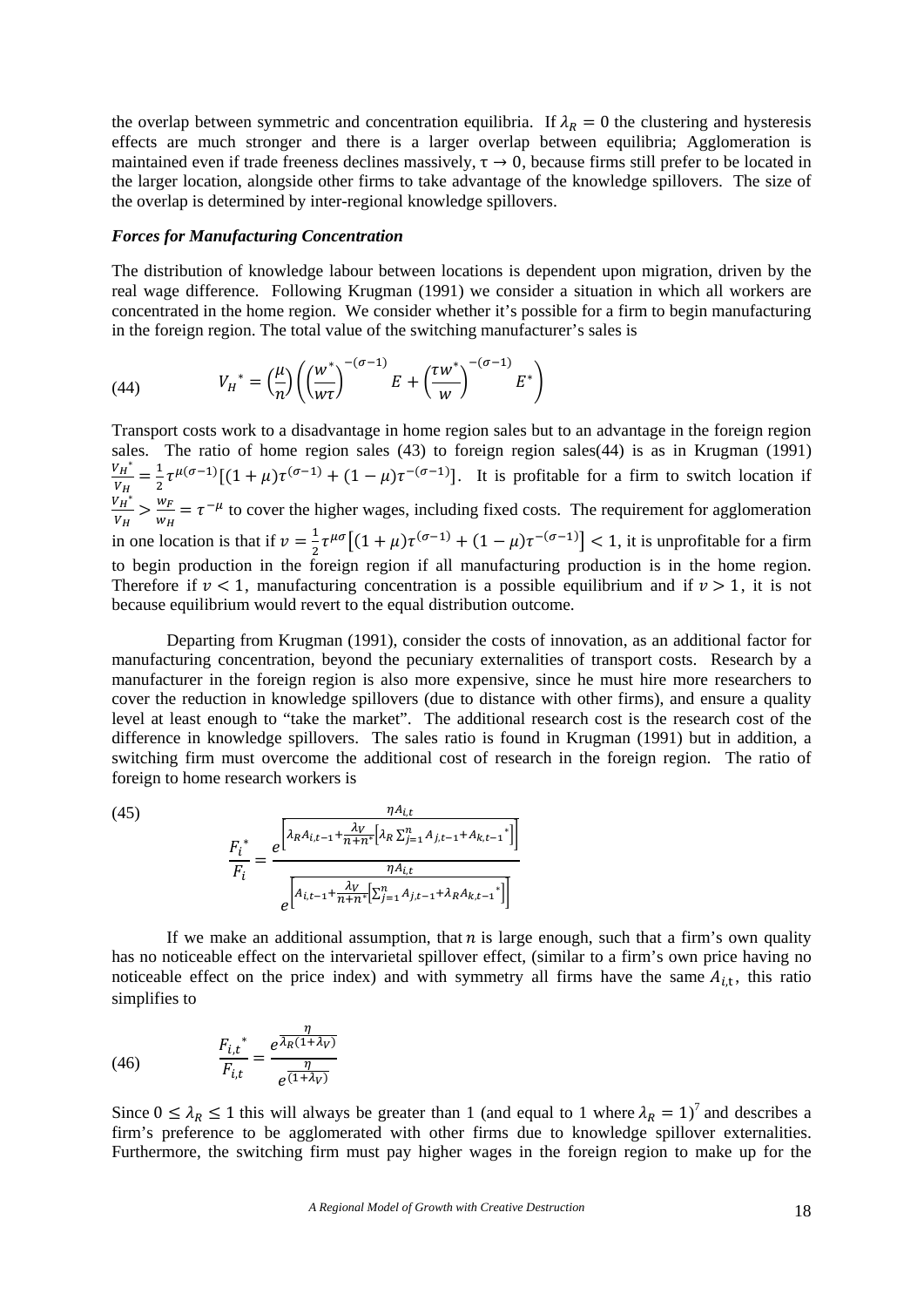higher cost of living. The ratio  $\frac{F_{i,t}^*}{F_{i,t}} > \tau^{-\mu}$  describes a firm's preference to change region due to research costs.

(47) 
$$
\frac{F_{i,t}^*}{F_{i,t}} \tau^{\mu} = \frac{e^{\frac{\eta}{\lambda_R(1+\lambda_V)}}}{e^{\frac{\eta}{(1+\lambda_V)}}} \tau^{\mu} > 1
$$

This emphasizes the additional force for manufacturing concentration, beyond the traditional core-periphery model. The forces for agglomeration found in Krugman (1991) still exist, plus this additional force for manufacturing concentration due to the firm's preference for agglomeration because of knowledge spillovers.

## **4. Economic Growth**

So far we have considered the static equilibria of prices, quantity, investment, distribution of economic activity and forces for agglomeration. In the steady state quality is increasing due to the firm's investment in the R&D sector to maintain their niche monopoly. This section explores the growth rates under different states of agglomeration (whether steady states or not) and considers the impact of knowledge spillovers upon growth.

In equation 22 we found the level of quality improvement. With symmetrical manufacturers, firms choose a quality target of:

(48) 
$$
A_{i,t} = \frac{(\sigma - 1)}{\eta} \left[ 1 + \frac{\lambda_V (n + \lambda_R n^*)}{n + n^*} \right] A_{i,t-1}
$$

That is, the level of quality improvement depends upon elasticity of substitution, the parameters of the innovation production function and the level of agglomeration. Elasticity determines a firm's margin and therefore its willingness to pay for research. The parameters of the innovation production function determine the effectiveness of knowledge labour in research.  $\eta$  defines the effectiveness of knowledge labour to improve product quality while  $\lambda_V$  and  $\lambda_R$  describes the ability for knowledge to transfer between firms.

The growth rate of quality per period is  $g_A = \frac{A_{i,t+1} - A_{i,t}}{A_{i,t}}$ , substituting equation 49 (advanced one period) yields the growth rate of quality:

(49) 
$$
g_A = \frac{(\sigma - 1)}{\eta} \left[ 1 + \frac{\lambda_V (n + \lambda_R n^*)}{n + n^*} \right] - 1
$$

As capital enters the model in the form of quality level,  $g_A$  is the growth rate of the knowledge capital stock, even though the user of that capital may change from time to time through knowledge spillovers, innovation and contestability.

Per capita growth is equal to the rate at which utility improves between periods. That is we need to find  $\frac{\partial Q_t}{\partial t} = \frac{Q_{t+1} - Q_t}{Q_t}$ . Alternatively the growth rate of capital is directly linked to real income growth. That is, while wages, expenditure and prices keep the same nominal value (the numéraire), the price index changes over time such that the ability to purchase quality increases as consumers purchase higher quality products. The increase in purchasing power or the decline in the perfect price index, is the economy's growth rate.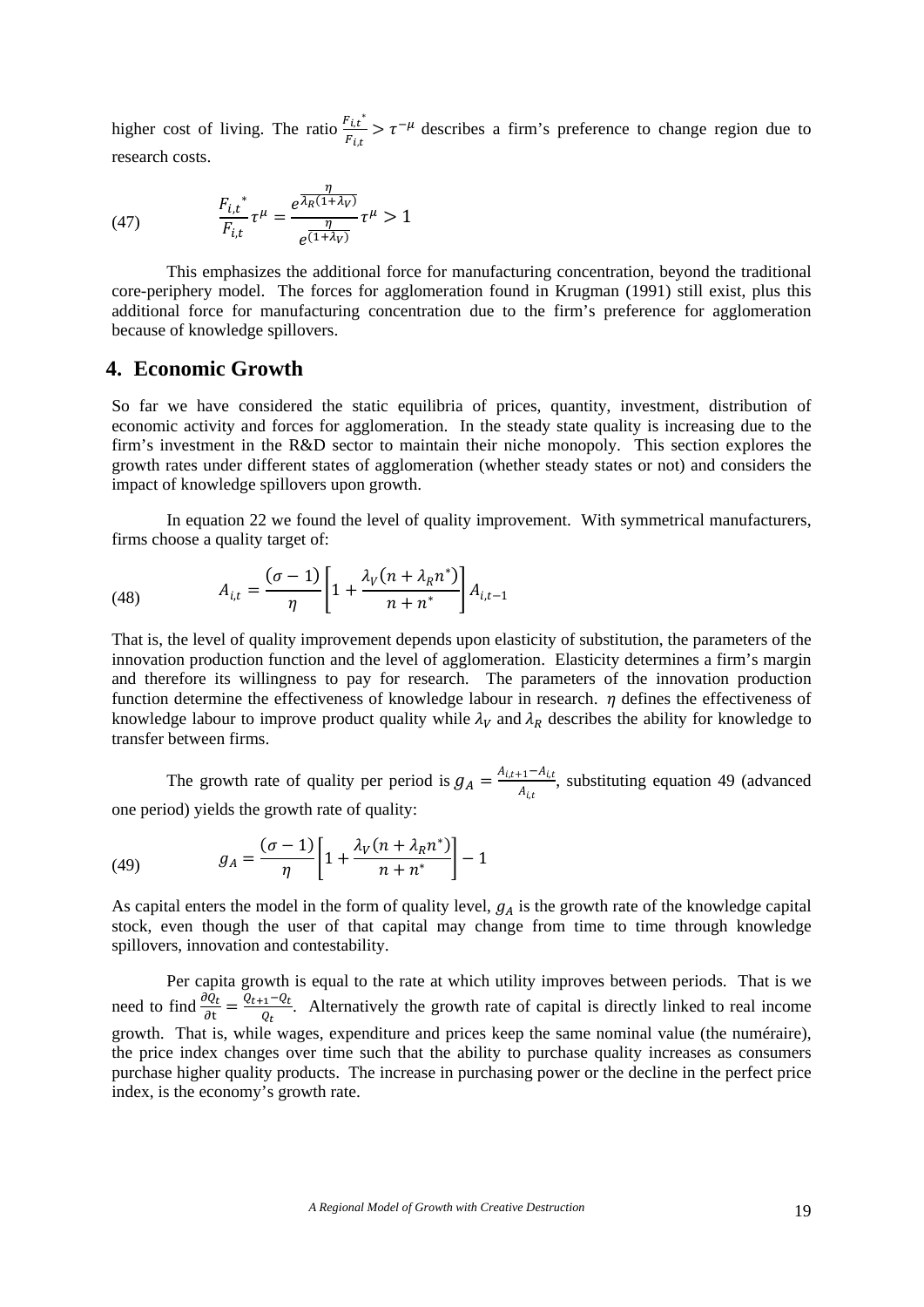Taking the price quality index for manufactured varieties,  $P_M = \left[\sum_{j=1}^n A_j^{(\sigma-1)} P_j^{1-\sigma} + \right]$  $k=1$ n\* $Ak^*\sigma-1Pk*\tau1-\sigma11-\sigma$ . With  $Aj$  and/or  $Ak^*$  increasing at a rate of  $\sigma A$  the manufacturing price quality index is changing at a rate of  $(g_A^{(\sigma-1)})\frac{1}{(1-\sigma)}$ . But given that this is a price quality index for manufactured varieties only, the overall perfect price quality index is actually to a power of  $\frac{\mu}{(1-\sigma)}$ . Thus the cost of living price quality index is falling at a rate of  $\frac{\mu}{(1-\sigma)}$  times  $g_A^{(\sigma-1)}$ . The growth rate of utility is:

(50) 
$$
g_Q = \frac{\mu}{(1-\sigma)} \left[ \frac{(\sigma-1)}{\eta} \left[ 1 + \frac{\lambda_V (n + \lambda_R n^*)}{n + n^*} \right] - 1 \right]^{\sigma-1}
$$

Notably the growth rate is the same in both locations whether we have a symmetric outcome or the manufacturing concentration outcome. This is because while the price index for manufactured varieties falls, the equivalent for traditional goods remains constant, since consumers still spend the same portion of their earnings on traditional goods. The overall price index for both manufacturing and traditional goods decreases at the same rate because producers of traditional goods can trade for manufactures.

In equilibrium the number of varieties is constant. Long run growth is driven by increases in quality. Since the elasticity of demand with respect to quality is independent of the population size, investment in R&D is not affected by the scale of the economy. But since in this model  $n_t$  and  $n_t^*$ are affected by  $L_k$  the growth of utility is affected by migration. Changes in the size of a region lead to important transitional effects in growth rates. Growth separates into the long-run component of increasing quality, and a short-run transitional component which is influenced by changes in the distribution of labour. While we don't investigate this transitional component further here these transitional effects could help explain the varying growth rates in recently integrated markets. Once we include these spillover and regional effects there are scale effects to growth in the short run. That is, larger or agglomerated locations increase the growth rate due to the higher knowledge spillovers between a greater number of varieties in the same location untill we reach the steady state where both regions benefit equally from innovations in the agglomerated region.

#### *The Impact of Knowledge Spillovers upon Economic Growth*

Knowledge spillovers in this form are essentially a free portion of additional growth. They do not crowd out or form a portion of a firm's spending on growth and knowledge spillovers do not discourage investment in innovation since the market is contestable and firms attempt to make a return on their investment in the following period only.

Inter-varietal spillovers represent the knowledge spillover from other varieties as an input to innovation. In particular inter-varietal spillovers have a greater influence on economic growth if they are not also diminished by inter-regional spillovers. Inter-varietal spillovers have a greater impact on quality improvements when inter-regional knowledge spillovers are perfect, or there is manufacturing concentration.

In Figure 2 if  $\lambda_R < 1$  and there is manufacturing concentration, growth (equation 51) is represented by the line between growth of  $\frac{\mu}{(1-\sigma)}\left[\frac{(\sigma-1)}{\eta}\right]$  $\left(\frac{(-1)}{\eta} - 1\right)^{\sigma-1}$  if  $\lambda_V = 0$  and  $\frac{\mu}{(1-\sigma)}\left[\frac{2(\sigma-1)}{\eta}\right]$  $\left[\frac{\sigma-1}{\eta}-1\right]^{\sigma-1}$  if  $\lambda_V = 1$ . Alternatively, if it is the equal manufacturing outcome, growth is subject to inter-regional knowledge spillovers. Growth ranges between  $\frac{\mu}{(1-\sigma)}\left[\frac{(\sigma-1)}{\eta}\right]$  $\left[\frac{-1}{\eta} - 1\right]^{\sigma - 1}$  when  $\lambda_V = 0$  and µ  $\frac{\mu}{(1-\sigma)} \left[ \frac{(\sigma-1)}{\eta} \left[ 1 + \frac{(1+\lambda_R)}{2} \right] - 1 \right]^{\sigma-1}$  if  $\lambda_V = 1$ .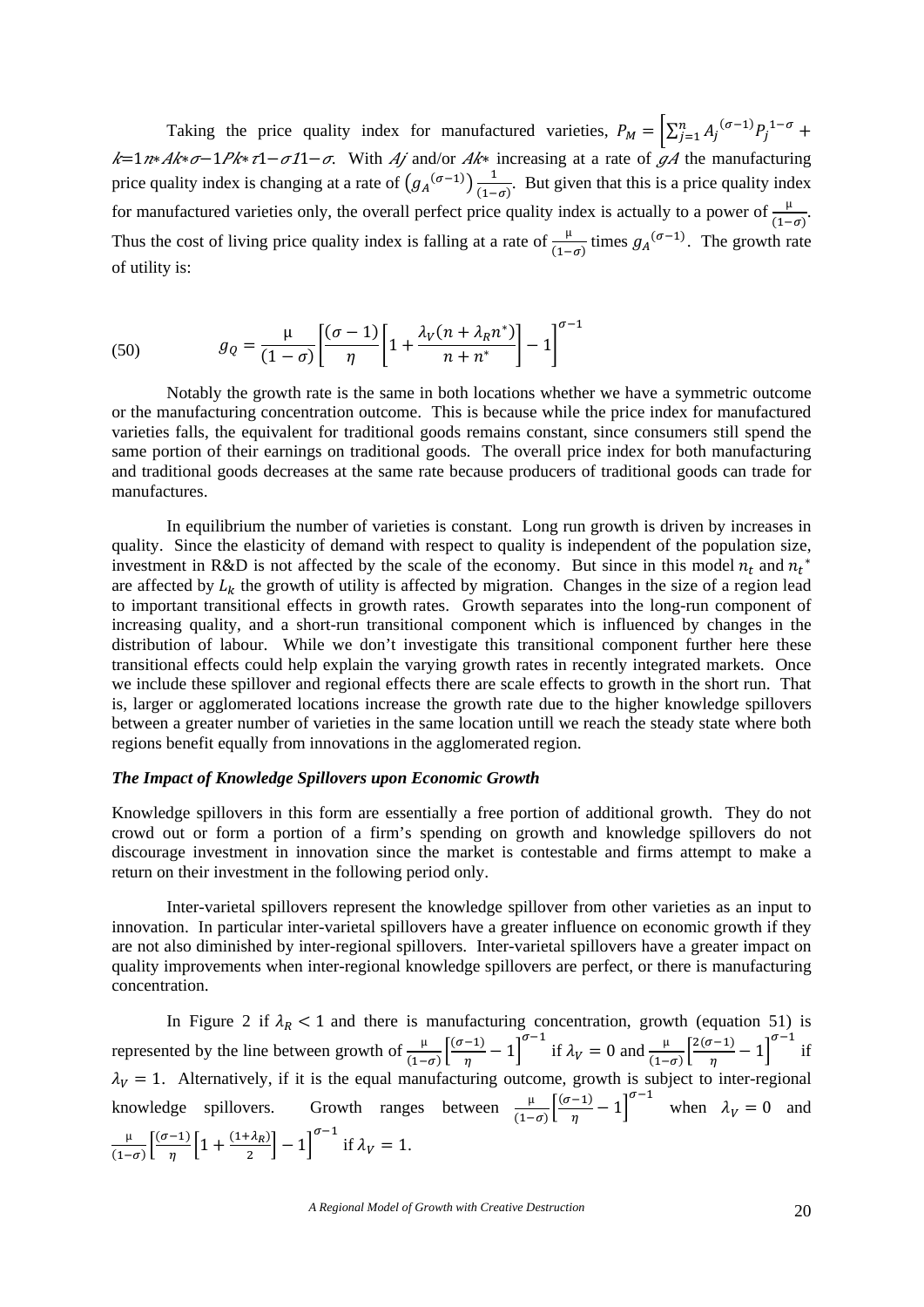

Figure 2. Economic Growth with Varying Inter-varietal Knowledge Spillovers

Inter-regional spillovers describe how knowledge does not fully transfer between locations for manufactured varieties. Under the core-periphery outcome the inter-regional knowledge spillover has no effect on growth because all manufacturing and R&D are in the same location. Alternatively, under the symmetric outcome, partial inter-regional knowledge spillovers reduce growth. Figure 3 shows how growth varies with different levels of inter-regional knowledge spillovers. There is no variation in growth when there is manufacturing concentration because the inter-regional spillovers have no effect. Under the symmetric equilibria, increasing inter-regional knowledge spillovers has a positive effect on growth because R&D can take advantage of knowledge in both locations.



Figure 3. Economic Growth with Varying Inter-Regional Knowledge Spillovers

## *Agglomeration and Economic Growth*

First we consider economic growth under the symmetric equilibrium. With an equal distribution of manufacturing between locations quality improves by a factor of  $\frac{(\sigma-1)}{\eta} \left[1 + \frac{\lambda_V(1+\lambda_R)}{2}\right]$ . Conversely with the core-periphery outcome the agglomerated location sees quality improvement by a factor of  $\frac{(\sigma-1)}{\eta} [1 + \lambda_V].$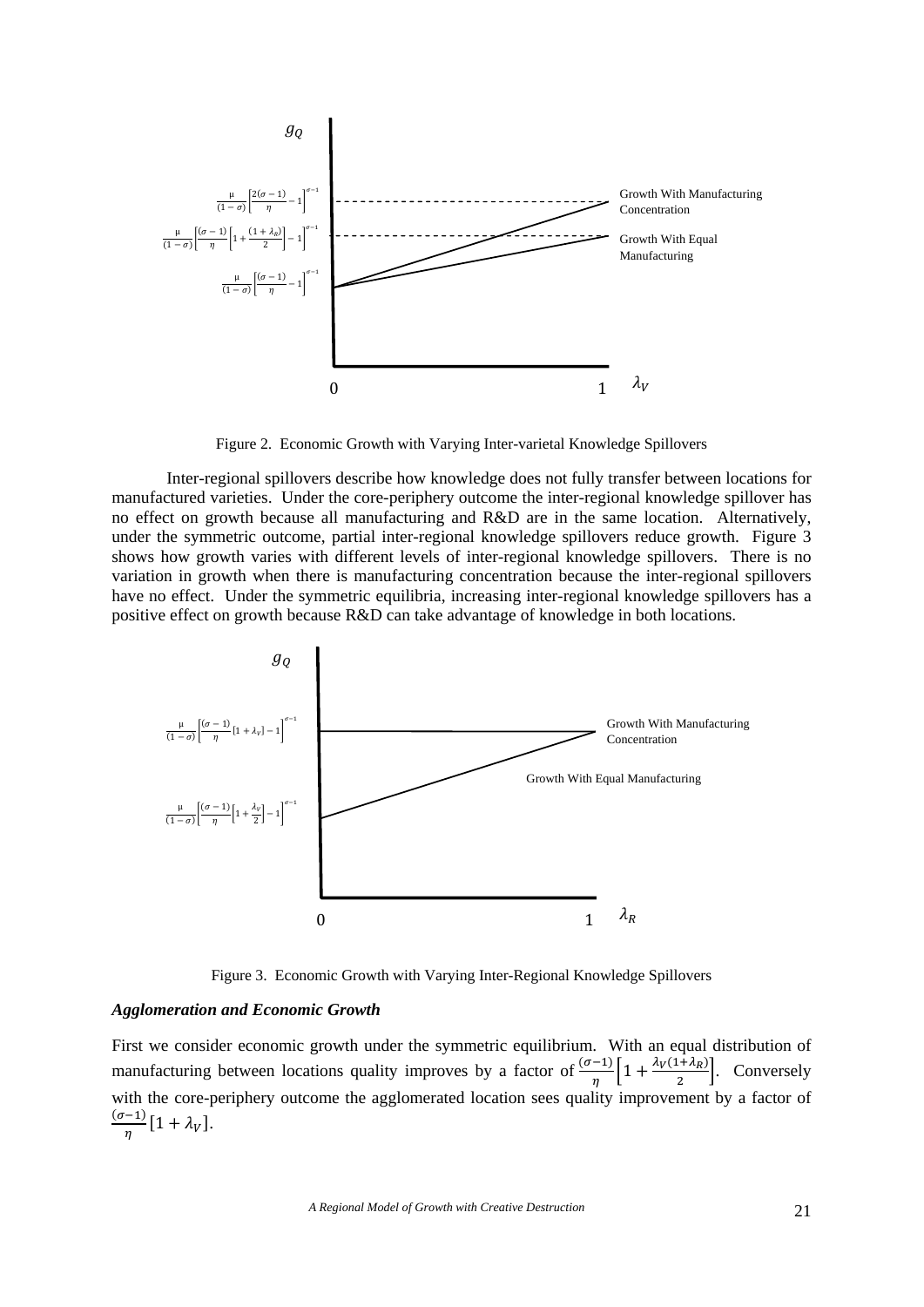With  $\lambda_R$  < 1 the quality improvement under a core-periphery outcome is always higher than under the symmetric equilibria (or any other interior solution). Growth is highest in the coreperiphery setting (which is also a steady state) as partial inter-regional knowledge spillovers are no longer present. Since all firms are local, knowledge spillovers do not diminish due to distance but due to inter-varietal factors. For the periphery the quality of manufactured varieties consumed (by importing) also improves by the same factor because they are able to trade traditional goods for manufactured varieties.

Figure 4 shows the levels of growth with different levels of agglomeration. Agglomeration in the home region is shown by its market share of manufactured varieties. If all manufactures are in the home region, or all manufactures are in the foreign region, growth is highest. Growth is at its minimum when the home region has half the manufactures, and the foreign region has half. The reason the periphery region experiences growth, even with no manufactures (and no innovation) is because trade allows the periphery to trade traditional goods for manufactured varieties. While the real income level of the home region is lower when there are no manufactures because all manufactured varieties must be imported, the growth level is the same as the agglomerated location.



Figure 4. Economic Growth with Varying levels of Agglomeration

## *Policy Implications for Economic Growth*

The policy implications from endogenous growth theory such as R&D subsidies were dismissed by Young (1998) as ineffective on long run-growth rates. The model here also recognises that R&D subsidies are ineffective at increasing long-run growth rates. Subsidies only change the pool of rents, shared by knowledge labour. However this result is because of the choice of innovation production function without scale effects. A function with scale effects would support the implementation of R&D subsidies. It is the distribution of labour that decides the number of varieties in each location. Without scale effects models support the use of an R&D subsidy that is based on the intensity of R&D effort rather than as a percentage of R&D expenditure. Such a subsidy changes the elasticity of R&D cost to quality and therefore changes the R&D investment behaviour of manufacturing firms.

By including technology in the firm's location, investment and production decisions, the model here helps explain the emergence of technologically advanced firms and locations. R&D subsidies in a single location could initiate and speed up the agglomeration process, by increasing the wage differential. Alternatively they could slow down the agglomeration process if a subsidy in the periphery decreases the wage differential, and therefore reduces long run growth. The regional effect of knowledge spillovers is particularly interesting. Policies which attempt to retain manufacturing in the periphery have a detrimental effect on long run growth.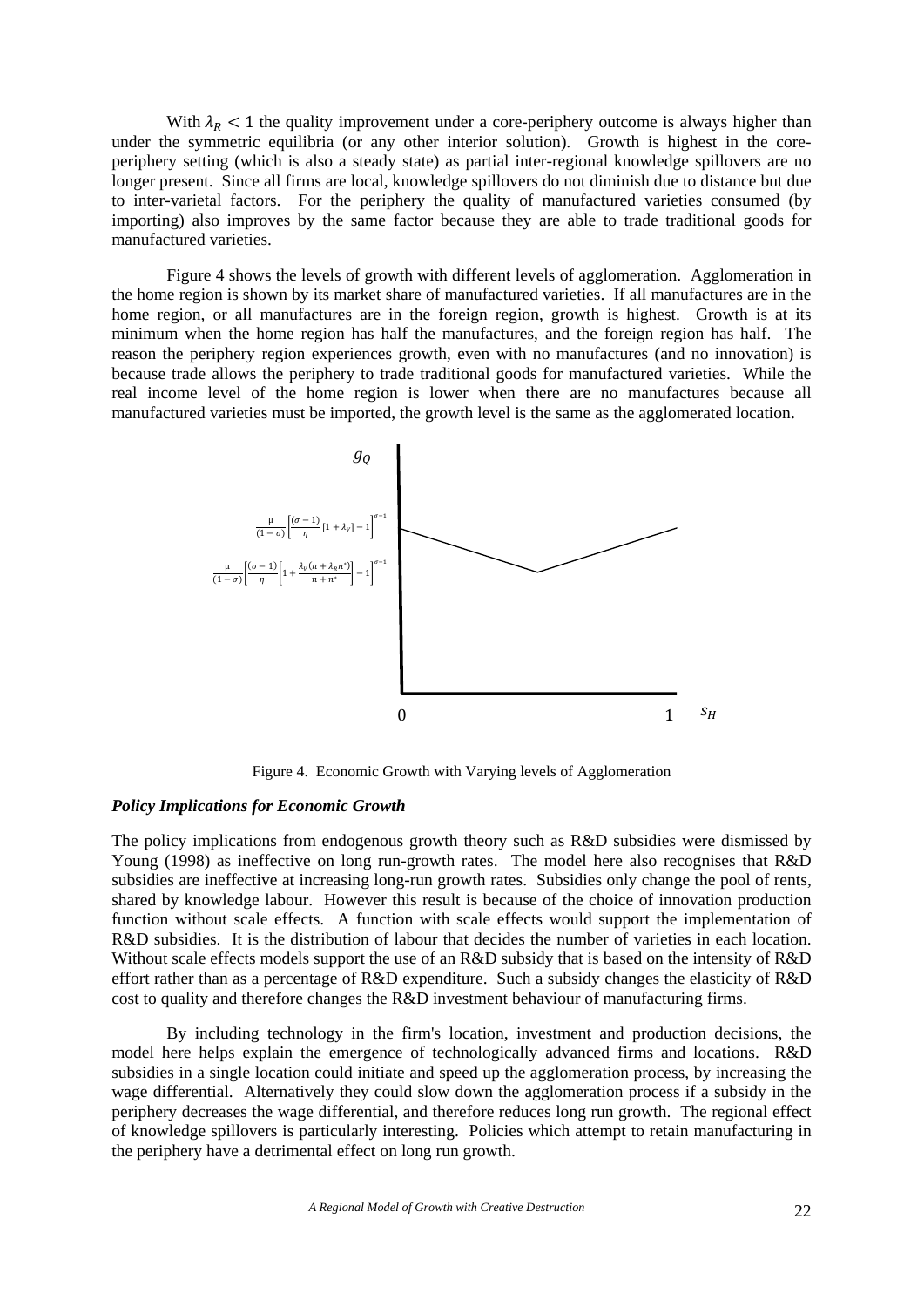Subsidies in one location, the periphery, are less effective than in the core. Furthermore, if they prevent the agglomeration of industry both locations miss out on the quality improvements due to knowledge spillovers that could have occurred within an agglomerated location and the region emerging as technological advanced. Subsidies in the periphery may have a short term effect of retaining some industry and maintaining higher wages in the periphery, but are ultimately detrimental to global economic growth and incomes.

The quality ladders or creative destruction approach to growth has some interesting implications because it particularly highlights the effect of historical "accidents". That is, events which have affected growth for a period in the past, have permanent effects on income and technology levels, but not permanent effects on growth.

Consider an unequal internal equilibrium. Regional knowledge spillovers are a greater proportion of quality improvement in a low manufacturing location than a high manufacturing location. In the high manufacturing location, varietal spillovers are more important to growth. To encourage quality improvements, the low manufacturing location may be better off supporting regional knowledge spillovers than supporting R&D. An agglomerated location on the other hand may support growth by encouraging relationships between the location's firms.

By supporting inter-regional knowledge spillovers a location will have greater quality improvements that occur through knowledge spillovers. This could lead to the region emerging as technologically advanced and the preferred location for firms to conduct R&D. If these inter-regional knowledge spillovers are supported equally in both directions the equal distribution outcome becomes more stable. These conclusions are similar to those found by Baldwin and Forslid (2000) who show that integration policies which lower the cost of trading information are stabilising. The model here is similar but is able to differentiate between the source of knowledge spillovers. In addition there is a hysteresis effect where firms typically prefer to continue to conduct research and manufacturing in the same location.

## **5. Summary and Conclusion**

This paper brings the quality ladders approach of endogenous growth theory to the two region setting and provides a framework for dealing with knowledge spillovers.

In the core-periphery outcome, growth is the same in manufacturing locations as in traditional goods locations even though one region is technologically advanced because traditional goods locations benefit from trading for innovative products that achieve higher quality improvements in the agglomerated region. Real earnings in the traditional goods locations may be lower, but they will grow at the same rate as in the core. Perhaps the observation of varying growth rates described in the Section 1 is more a symptom of the transition between separate economies to highly integrated markets. In the longer run, growth rates in both locations would be expected to equalise. That is, growth rate differences are both a reflection of less innovation in a less agglomerated location, and the transition to long-run income levels. Closer integration for trading goods causes a shift of industry from one location to another, and in the long run, growth is the same in both locations, but one location will have higher real earnings than the other.

From a policy perspective, a number of interesting implications arise. We have the same results from Young (1998) that R&D subsidies as a proportion of R&D costs do not increase the R&D expenditure of each firm. These types of policies increase the pool of rents available to the entrepreneur and therefore increases wages but has no effect on innovation effort, the number of varieties, the level of quality improvement and therefore economic growth. R&D subsidies connected to research intensity have a greater effect on economic growth because they increase a firm's willingness to spend on research.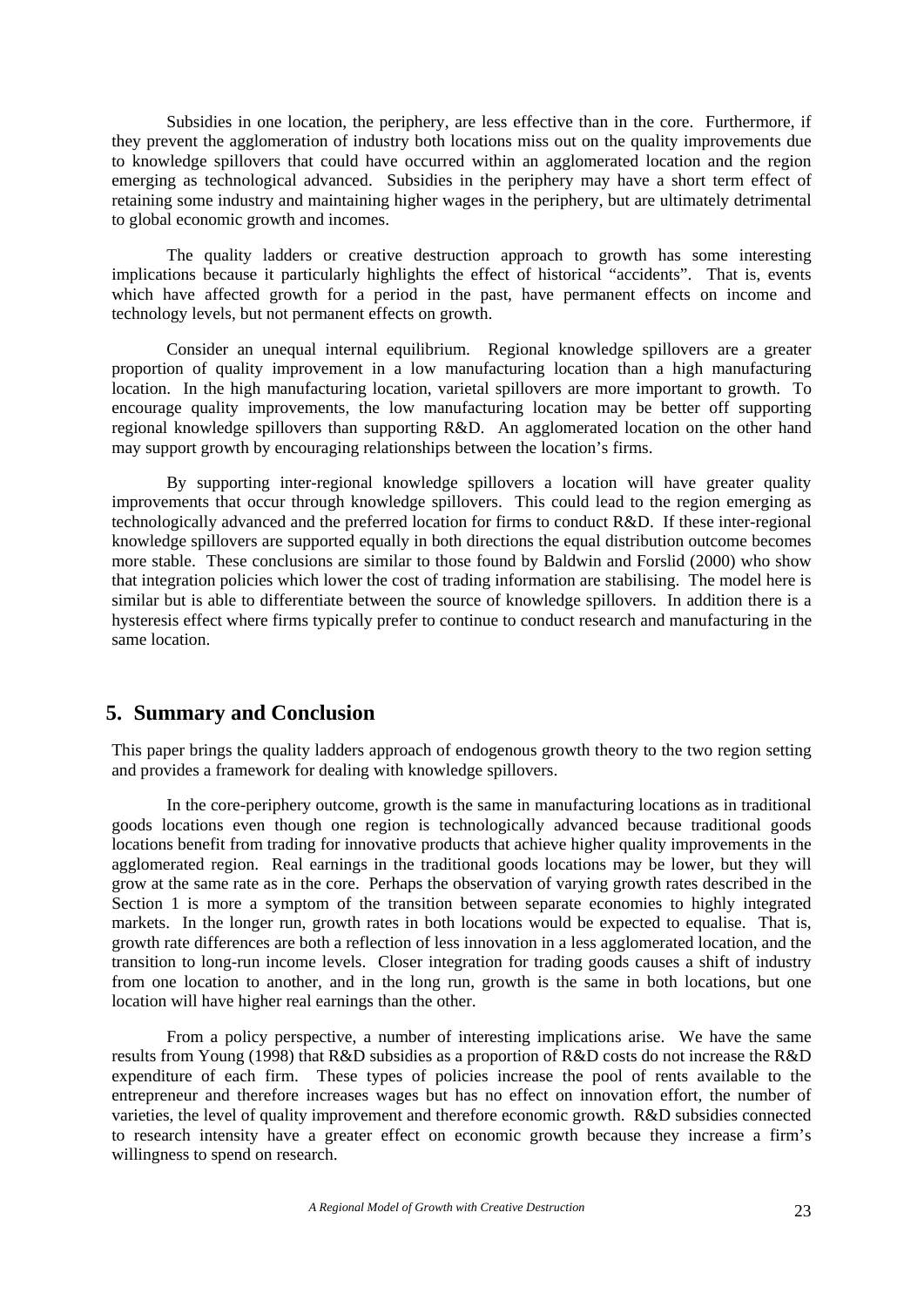Under the spatial model R&D subsidies in a low manufacturing location reduce growth rates by slowing the transition to the agglomerated outcome because it reduces, or even reverses the real wage differential which drives migration. On the other hand subsidies in a high manufacturing location speed up the transition to agglomeration. For an internal equilibrium, a low or equal manufacturing location may be better off focussing on policies which encourage inter-regional knowledge spillovers rather than policies for R&D. A location with manufacturing concentration depends less on inter-regional linkages and more on local spillovers for economic growth.

As in Baldwin and Forslid (2000) knowledge spillovers are a stabilising force. However because the break point is unaffected by these spillovers the range of transport costs where both equilibria are stable is quite different in this quality ladders model. Transport costs reach the same threshold where agglomeration is the only possible equilibrium. However, with partial knowledge spillovers there is a greater range of transport costs where both equal distribution and the coreperiphery are possible stable equilibria. This highlights the importance of hysteresis in integration and the effects on technology levels. Sudden and incomplete integration could result in drastic and irreversible changes in the location of economic activity, with catastrophic consequences for incomes and production technology levels in some regions.

## **Notes**

l

<sup>1</sup> This is not an exhaustive list of two region endogenous growth models.

 $2$  Workers in the traditional goods sector are not necessarily unskilled. The important property of the factor of production in this sector is that it is immobile between regions and sectors.

<sup>3</sup> The choice of units (1 –  $\mu$  unskilled workers and  $\mu$  knowledge workers) follows Krugman (1991) and ensures prices and wages in the traditional goods sector are the numéraire, and that the nominal wage rate of knowledge workers equals that of unskilled workers. If the number of knowledge workers were specified differently the wages of knowledge workers are a constant multiple of the wage rate of unskilled workers. We maintain simplicity by avoiding this additional multiple. A scaling factor could also be used to calibrate the model to any arbitrary growth rate as described in Baldwin and Forslid (2000).

<sup>4</sup> These are the demand functions from the consumers point of view. We are optimizing firm behavior for a local market (12.1) and an export market.  $P_i$  and  $P_i^*$  refer to the local prices. The export demand function from the firm's point of view is the same as the local demand function with a foreign price index and transport costs are instead treated as a cost of production in equation 14.

<sup>5</sup> The price received is the domestic price only. If a firm exports, the firm produces more of the good than actually arrives. When foreign consumers pay a price of  $\frac{P_{i,t}}{\tau}$  for each of the  $\tau c_{i,t}$  units consumed, the manufacturer recieves  $P_{i,t}$  for each of the  $c_{i,t}$  units produced.

<sup>6</sup> In other texts the "home market effect" is sometimes referred to as the "market access effect" and the "market crowding effect" is sometimes referred to as the "local competition effect".

<sup>7</sup> While the ratio is undefined for  $\lambda_R = 0$  this is a special case where the innovation opportunity cost of switching region is not only the cost of the quality improvement but the cost of all previous quality improvements. In effect this cost is so large that it is undefined.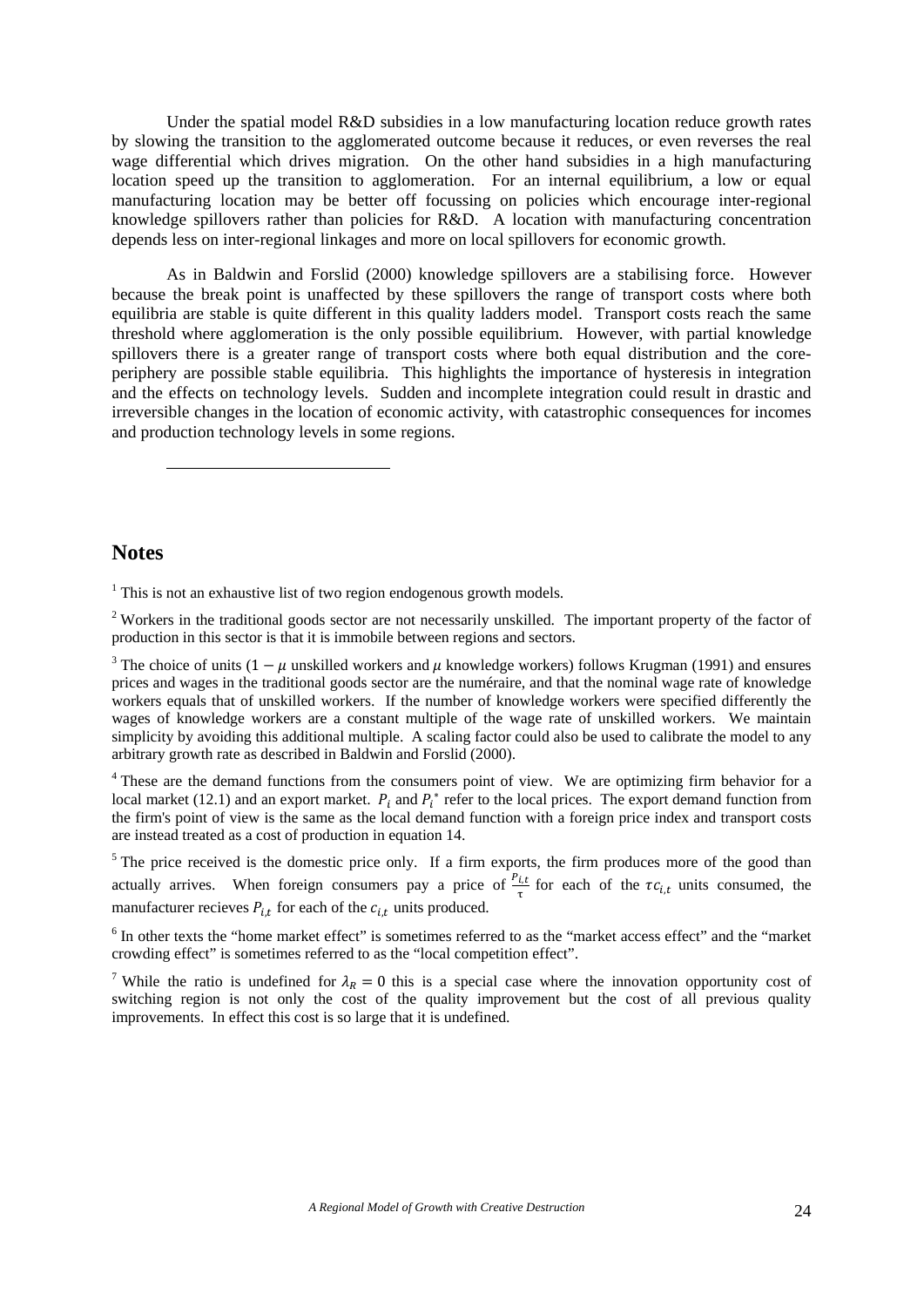## **References**

- Acs, Z. J., and Varga, A. (2002). Geography, Endogenous Growth, and Innovation,. *International Regional Science Review*, 25 (1), 132-148.
- Aghion, P., and Howitt, P. (1992). A Model of Growth Through Creative Destruction. *Econometrica* , 60 (2), 132-148.
- Audretsch, D. B., and Feldman, M. P. (1996). R&D Spillovers and the Geography of Innovation and Production. *The American Economic Review*, 86 (3), 630-640.
- Baldwin, R. E., and Forslid, R. (2000). The Core-Periphery Model and Endogenous Growth: Stabilizing and Destabilizing Integration. *Economica*, 67 (267), 307-324.
- Baldwin, R. E., Martin, P., and Ottaviano, G. I. (2001). Global Income Divergence, Trade and Industrialisation: The Geography of Growth Take-Offs. *Journal of Economic Growth*, 6 (1), 5- 37.
- Baldwin, R., Forslid, R., Martin, P., Ottaviano, G., and Robert-Nicoud, F. (2003). *Economic Geography and Public Policy*. Princeton, NJ: Princeton University Press.
- Barro, R. (1990). Government Spending in a Simple Model of Endogenous Growth. *Journal of Political Economy*, 82 (6), 1095-1117.
- Boschma, R. A. (2005). Proximity and Innovation: A Critical Assessment. *Regional Studies*, 39 (1), 61-74.
- Coe, D., and Helpman, E. (1995). International R&D Spillovers. *European Economic Review*, 39 (5), 859-887.
- Dixit, A. K., and Stiglitz, J. (1977). Monopolistic Competition and Optimum Product Diversity. *American Economic Review*, 67 (3), 297-308.
- Eaton, J., and Kortum, S. (1999). International Technology Diffusion: Theory and Measurement. *International Economic Review*, 40 (3), 537-70.
- Faggian, A., and McCann, P. (2009). Human Capital, Graduate Migration and Innovation in British Regions. *Cambridge Journal of Economics*, 33 (2), 317-333.
- Frenken, K., and Boschma, R. A. (2007). A Theoretical Framework for Evolutionary Economic Geography: Industrial Dynamics and Urban Growth as a Branching Process. *Journal of Economic Geography*, 7 (5), 635-649.
- Fujita, M., and Thisse, J.-F. (2003). Does Geographical Agglomeration Foster Economic Growth? And Who Gains and Loses From It? *The Japanese Economic Review*, 54 (2), 121-145.
- Fujita, M., Krugman, P., and Venables, A. J. (1999). *The Spatial Economy; Cities, Regions and International Trade*. Cambridge, MA: MIT Press.
- Grossman, G. M., and Helpman, E. (1990). Comparative Advantage and Long-run Growth. *American Economic Review*, 80 (4), 796-815.
- Grossman, G. M., and Helpman, E. (1991). Quality Ladders in the Theory of Growth. *Review of Economic Studies*, 58 (1), 43-61.
- Hirose, K., and Yamoto, K. (2007). Knowledge Spillovers, Location of Industry and Endogenous Growth. *Annals of Regional Science*, 41 (1), 17-30.
- Keller, W. (2002). Geographic Localization of International Technology Diffusion. *American Economic Review*, 92 (1), pages 120-142.
- Krugman, P. (1991). Increasing Returns and Economic Geography. *Journal of Political Economy*, 99 (3), 483-499.
- Krugman, P., and Venables, A. (1995). Globalisation and the Inequality of Nations. Quarterly Journal of Economics, 110 (4), 857-880.